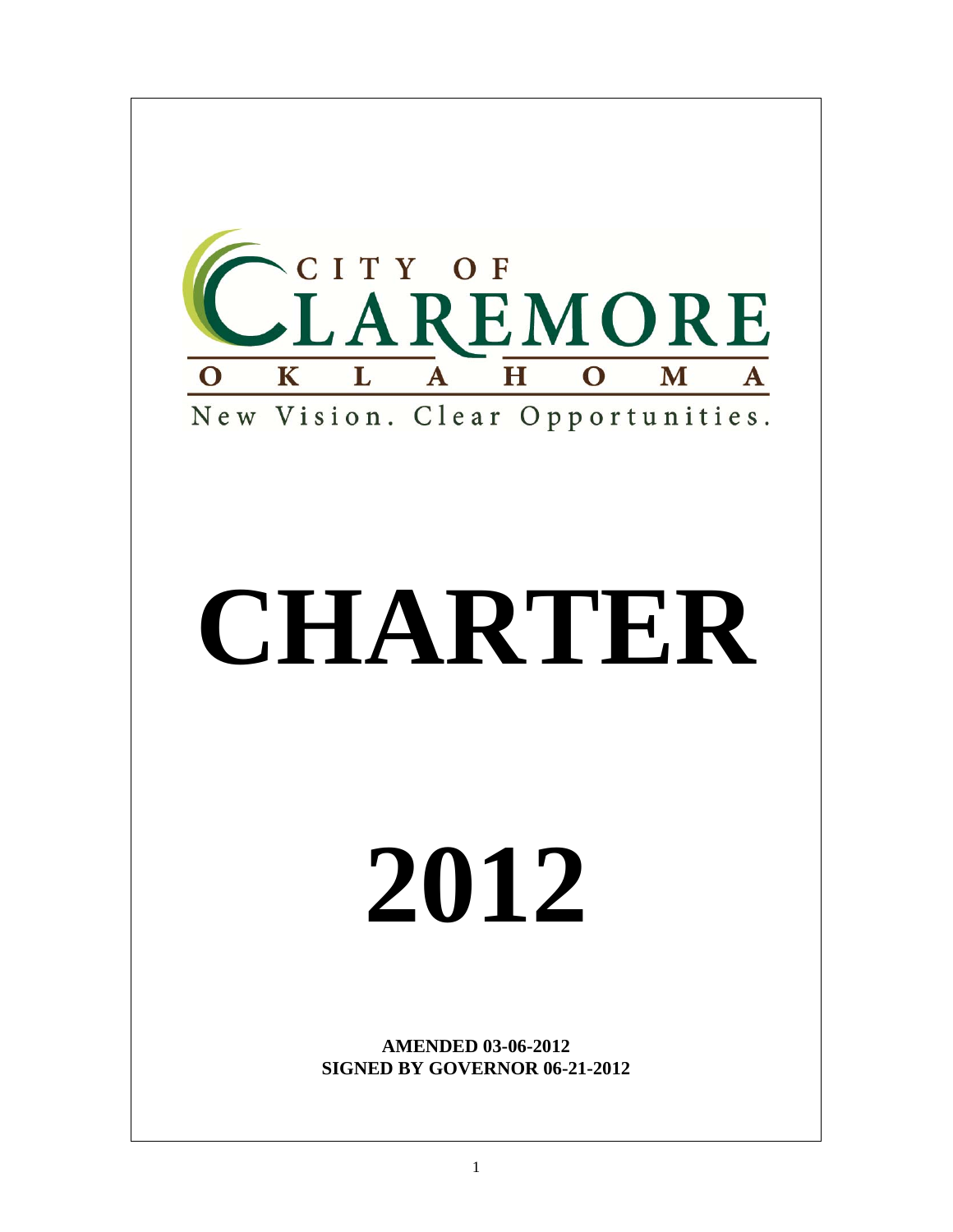## **CHARTER OF THE CITY OF CLAREMORE, OKLAHOMA**

### **TABLE OF CONTENTS**

#### **PREAMBLE**

### **Article I – POWERS OF THE CITY**

Section 1.01 Powers of the City of Claremore Section 1.02 Construction Section 1.03 Intergovernmental Relations

# **Article II – CITY COUNCIL**

Section 2.01 General Powers and Duties Section 2.02 Composition, Eligibility, Election, and Term Section 2.03 Mayor Section 2.04 Compensation, Expenses Section 2.05 Prohibitions Section 2.06 Vacancies, Forfeiture of Office, Filling of Vacancies Section 2.07 Judge of Qualifications Section 2.08 City Clerk, City Treasurer, and Chief of Police Section 2.09 Investigations Section 2.10 Independent Audit Section 2.11 Procedure Section 2.12 Action Requiring an Ordinance Section 2.13 Ordinance in General Section 2.14 Emergency Ordinances Section 2.15 Codes of Technical Regulations Section 2.16 Authentication and Recording; Codification; Printing

### **Article III – CITY MANAGER**

 Section 3.01 Appointment; Qualification; Compensation Section 3.02 Removal Section 3.03 Acting City Manager Section 3.04 Powers and Duties of the City Manager

### **Article IV - DEPARTMENTS, OFFICES, AND AGENCIES**

Section 4.01 General Provisions Section 4.02 Personnel System Section 4.03 Nepotism Section 4.04 Legal Officer Section 4.05 Planning

### **Article V - FINANCIAL PROCEDURES**

Section 5.01 Fiscal Year Section 5.02 Submission of Budget and Budget Message Section 5.03 Lapse of Appropriations Section 5.04 Administration of the Budget Section 5.05 Overspending of Appropriations Prohibited Capital Program Section 5.06 Capital Program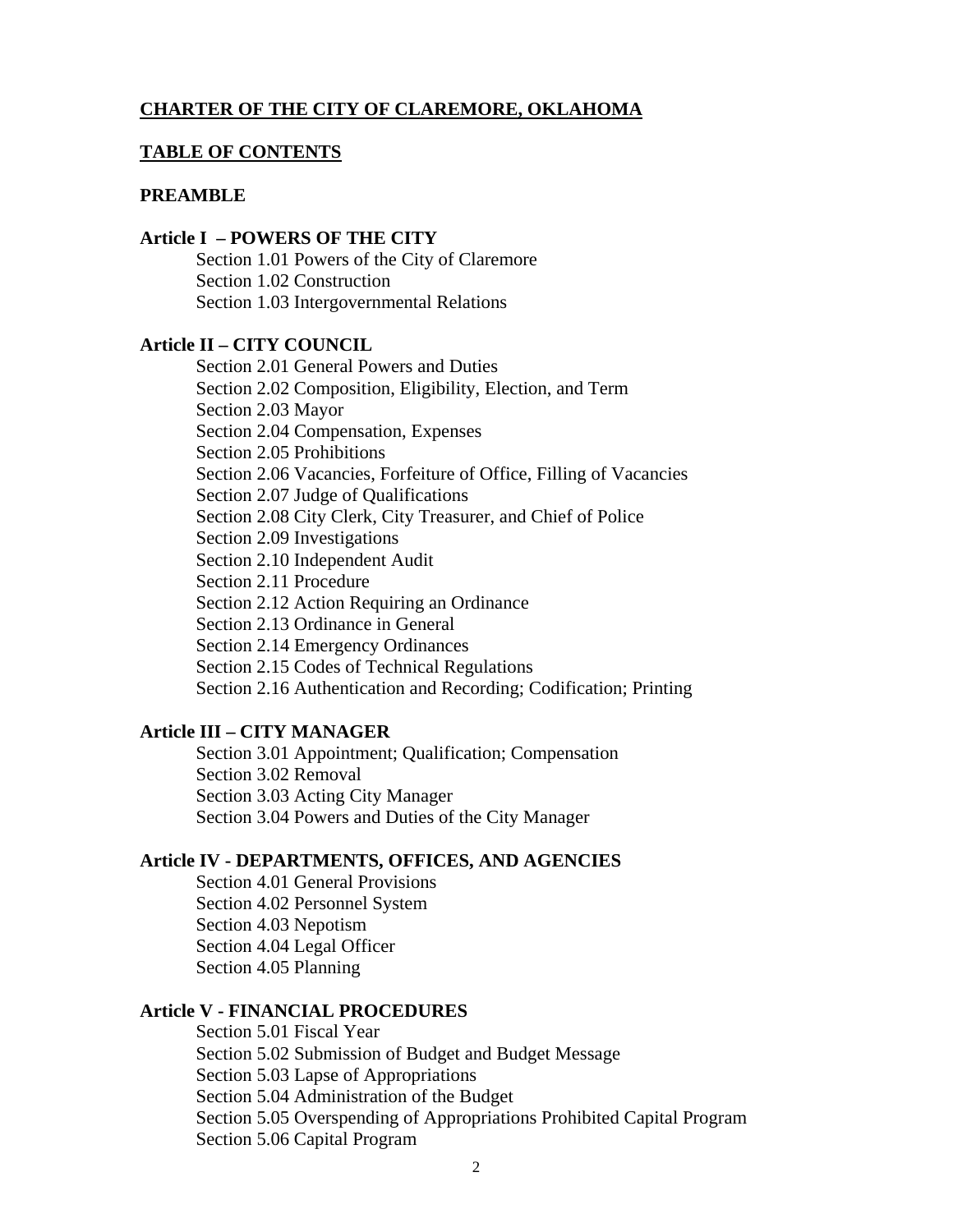Section 5.07 City Council Action on Capital Program Section 5.08 Sale of Utilities and Property valued at more than \$25,000.00 Section 5.09 Public Improvements Section 5.10 Public Records

## **Article VI - ELECTIONS**

Section 6.01 City Elections Section 6.02 Wards: number, equal, etc. Section 6.03 General Election: time, who elected Section 6.04 Registered Qualified Electors Section 6.05 Elections: when not held Section 6.06 Political Activity of Officers and Employees Section 6.07 State Constitution and Law to Govern Section 6.08 Initiative and Referendum Section 6.09 Recall of Elected Officials

### **Article VII – GENERAL PROVISIONS**

Section 7.01 Conflicts of Interest; Board of Ethics Section 7.02 Prohibitions Section 7.03 Municipal Court Section 7.04 Qualifications of Officers and Employees

## **Article VIII- CHARTER AMENDMENT**

Section 8.01 Proposal of Amendment Section 8.02 Election Section 8.03 Adoption of Amendment

### **Article IX - TRANSITION/SEPERABILITY PROVISION**

 Section 9.01 Officers and Employees Section 9.02 Departments, Offices, and Agencies Section 9.03 Pending Matters Section 9.04 State and Municipal Laws Section 9.05 Succession in Government Section 9.06 Separability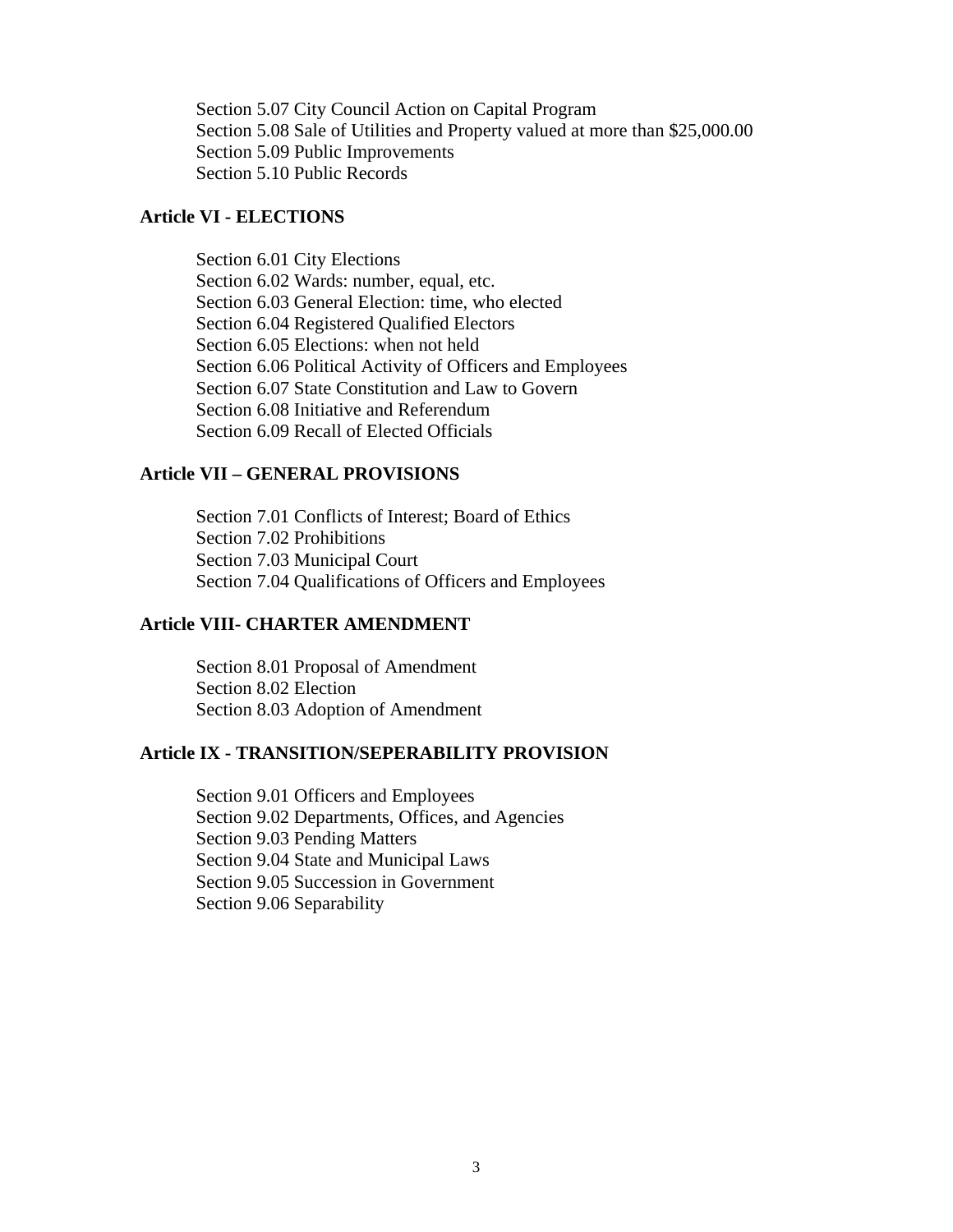# **PREAMBLE**

We, the people of the City of Claremore, Oklahoma, exercising the powers of home rule granted to us by the Constitution and laws of the State of Oklahoma, in order to form a more modern, efficient, and economical government, and to facilitate civic improvement and promote the general welfare, do by ordain, ratify and establish this Charter of the City of Claremore, Rogers County, Oklahoma.

## **Article I POWERS OF THE City of Claremore**

## **Section 1.01 Powers of the City.**

The City shall have all powers possible for a city to have under the constitution and laws of this state as fully and completely as though they were specifically enumerated in this Charter.

## **Section 1.02 Construction**

The powers of the City under this Charter shall be construed liberally in the favor of the City, and the specific mention of particular powers in the charter shall not be construed as limiting in any way the general power granted in this article.

## **Section 1.03 Intergovernmental Relations.**

The City may exercise any of its powers or perform any of its functions and may participate in financing thereof, jointly or in cooperation, by contract or otherwise, with any one or more states or any state civil division or agency, or the United States or any of its agencies.

## **ARTICLE II CITY COUNCIL**

## **Section 2.01 General Powers and Duties**

All powers of the City shall be vested in the City Council, except as otherwise superseded by the laws of the State of Oklahoma or this Charter, and the City Council shall provide for the exercise thereof and for the performance of all duties and obligations imposed on the City by law.

## **Section 2.02 Composition, Eligibility, Election, and Terms**

**(a) Composition.** There shall be a City Council composed of the Mayor and eight (8) Council members. Except for the Mayor, two Council members shall reside in each of the four wards from which they are elected during their terms of office as provided for in Article VI; all shall be elected by the voters of the City at large. The Mayor shall be elected in accordance with the provisions of Section 2.03.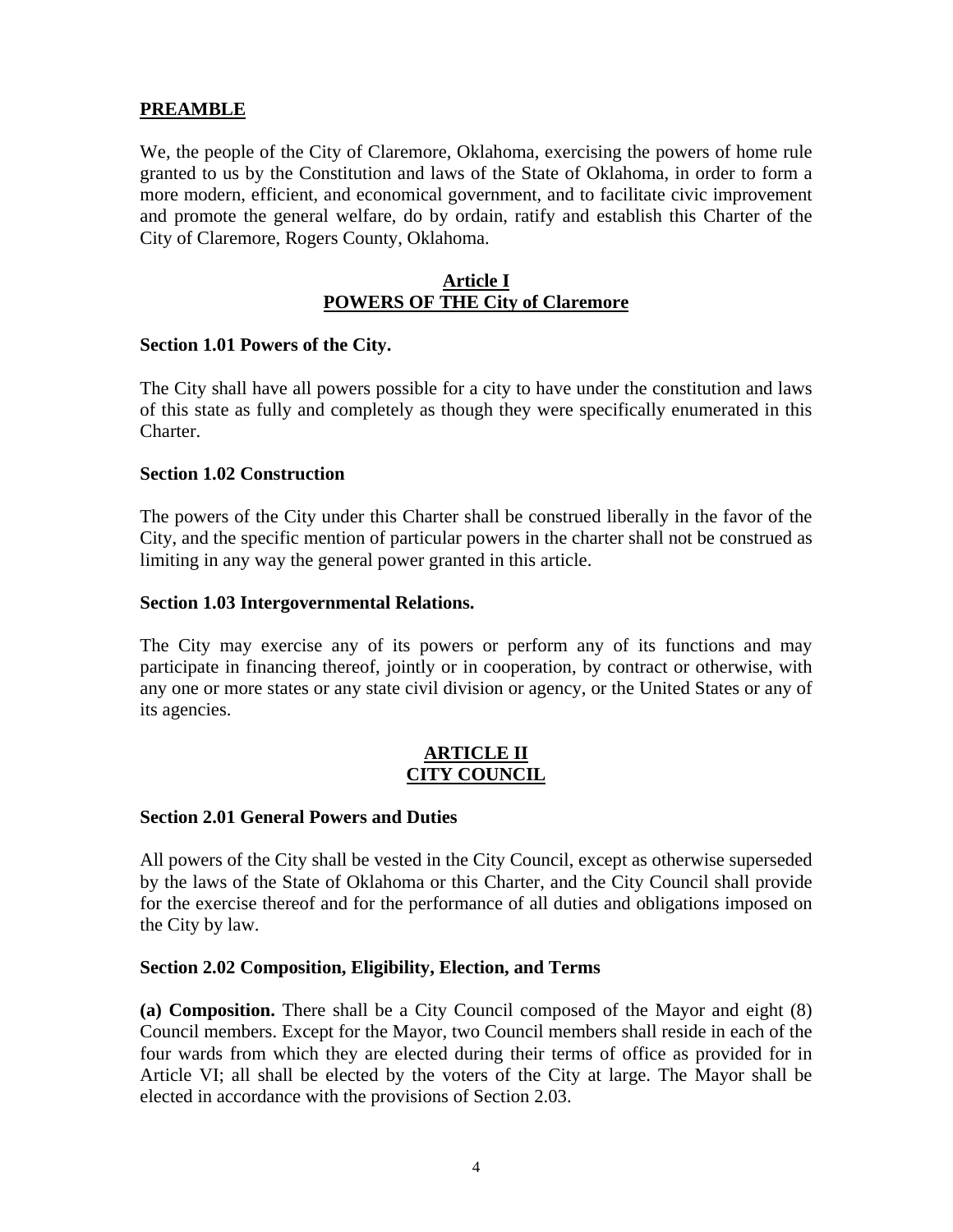**(b) Eligibility.** Only registered voters of the City who have been residents of their ward for not less than ninety (90) days and a resident of the City of Claremore for not less than six (6) months prior to the filing period for the election at which such voters runs for office shall be eligible to hold the office of Council member or Mayor.

**(c) Election and Terms.** The election of Council members shall be held on the first Tuesday of April in each odd-numbered year, in the manner provided by law. At the first election under this Charter, eight Council members shall be elected; the candidate from each ward receiving the greatest number of votes shall serve for a term of four years, and the candidate from each ward receiving the next greatest number of votes shall serve for a term of two years. Thereafter, all Council members shall be elected for four year terms. The terms of all Council members shall begin the first Council meeting in May after their election, and the Council members shall serve until his or her successor is elected and qualified.

# **Section 2.03 Mayor.**

At the municipal election in April of 1995 and every four years thereafter, a Mayor shall be elected from the voters of the City at large for a term of four years. The Mayor shall be a voting member of the City Council and shall preside at meetings of the Council, represent the City in intergovernmental relationships, appoint with the advice and consent of the Council the members of citizen advisory boards and commissions, present an annual state of the City message, and perform other duties specified by the Council. The Mayor shall be recognized as head of the City government for all ceremonial purposes and by the governor for the purpose of military law but shall have no administrative duties. The Council shall elect from among its members a Deputy Mayor who shall act as Mayor during the absence or disability of the Mayor and, if a vacancy occurs, shall become Mayor for the remainder of the unexpired term. The term of the Mayor shall begin the first Council meeting in May after his or her election, and the Mayor shall serve until his or her successor is elected and qualified.

# **Section 2.04 Compensation; Expenses.**

The Mayor and members of the City Council shall be compensated for serving in their respective capacities at the rate of fifty dollars (\$50.00) per meeting, including all regular, special and emergency meetings; however, such compensation will not exceed the rate of one hundred dollars (\$100.00) per month. The Mayor and members of the City Council shall otherwise serve without compensation or benefits, but they shall receive their actual and necessary expenses incurred in the performance of their duties of office.

# **Section 2.05 Prohibitions.**

**(a) Holding Other Office.** Except where authorized by law, no Council member shall hold any other elected public office during the term for which the member was elected to the Council. No Council member shall hold any other City office or City employment during the terms for which the member was elected to the Council. No former Council Member shall hold any compensated appointive office or employment with the City until one year after the expiration of the term for which the member was elected to the Council. Nothing in this section shall be construed to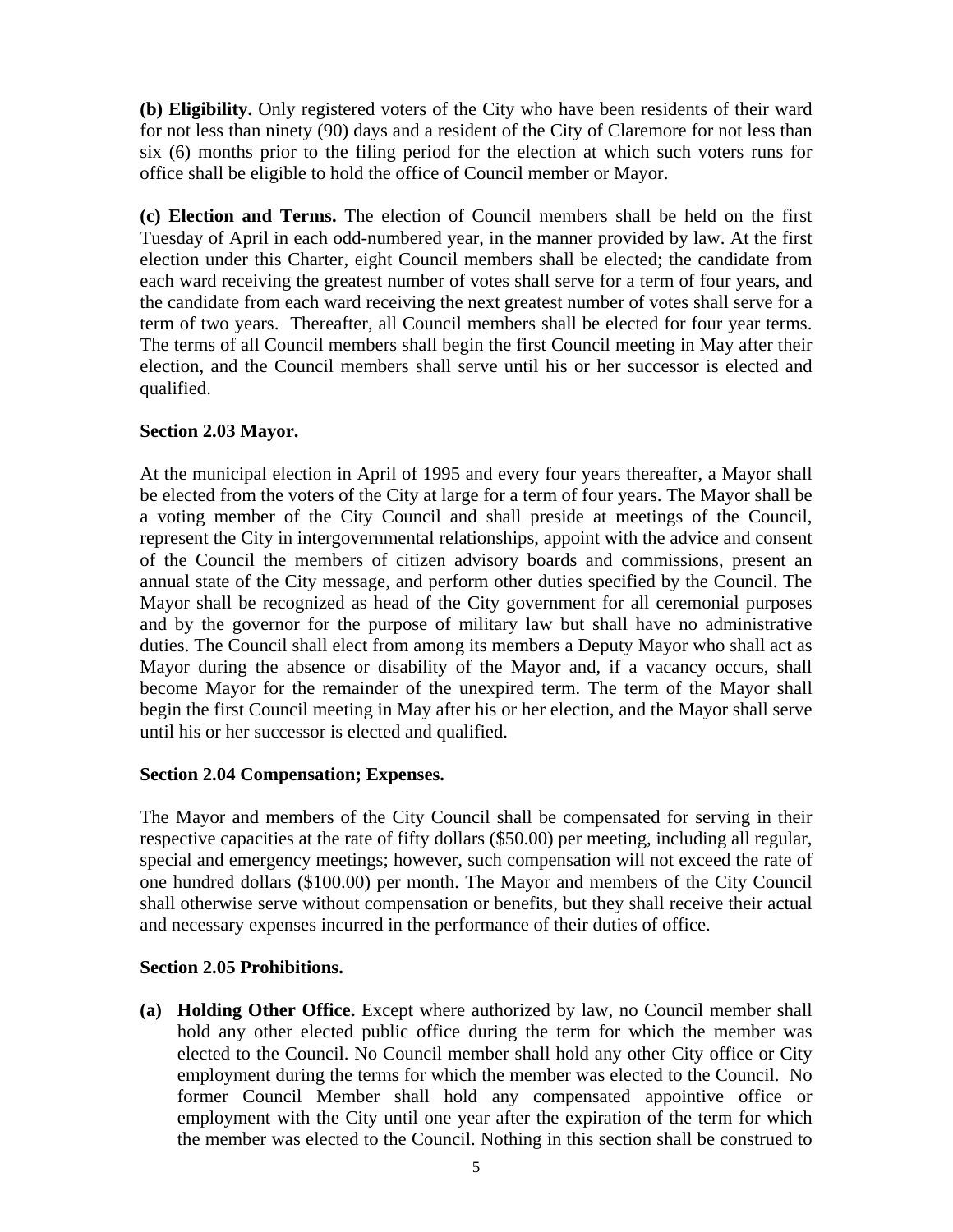prohibit the Council from selecting any current or former Council member to represent the City on the governing board of any regional or other intergovernmental agency.

- **(b) Appointments and Removals.** Neither the City Council nor any of its members shall in any manner control or demand the appointment or removal of any City administrative officer or employee who the City Manager or any subordinate of the City Manager is empowered to appoint, but the Council may express its views and fully and freely discuss with the City Manager anything pertaining to appointment and removal of such officers and employees.
- **(c) Interference with Administration.** Except for the purpose of inquiries and investigations under Section 2.09, the Council or its members shall conduct City business with City officers and employees who are subject to the direction and supervision of the City Manager solely through the City Manager, and neither the Council nor its members shall give orders to any such officer or employee, either publicly or privately.

### **Section 2.06 Vacancies; Forfeiture of Office; Filling of Vacancies.**

- **(a) Vacancies.** The office of a Council member shall become vacant upon the member's death, resignation, removal from office or forfeiture of office in any manner authorized by City ordinance or the laws of the State of Oklahoma.
- **(b) Forfeiture of Office.** A Council member shall forfeit that office if the Council member:
	- (1) Lacks at any time during the term of office for which elected any qualification for the office prescribed by this Charter, by City ordinance or by the laws of the State of Oklahoma;
	- (2) Violates any express prohibition of this Charter;
	- (3) Pleads guilty to or is convicted of a felony crime;
	- (4) Is absent from more than one-half of all meetings of the Council, whether regular or special meetings, held within a period of four (4) consecutive months; or
	- (5) Commits any of those acts set forth in Oklahoma Statutes, Title 22 Section 1181, as may be amended from time to time by the state legislature.
- **(c) Filling of Vacancies.** A vacancy in the City Council shall be filled for the remainder of the unexpired term, if any, at the next City election following not less than sixty (60) days upon the occurrence of the vacancy, but the Council by a majority vote of all its remaining members shall appoint a qualified person to fill the vacancy until the person elected to serve the remainder of the unexpired term takes office. If the Council fails to do so within thirty days following the occurrence of the vacancy, the election authorities shall call a special election to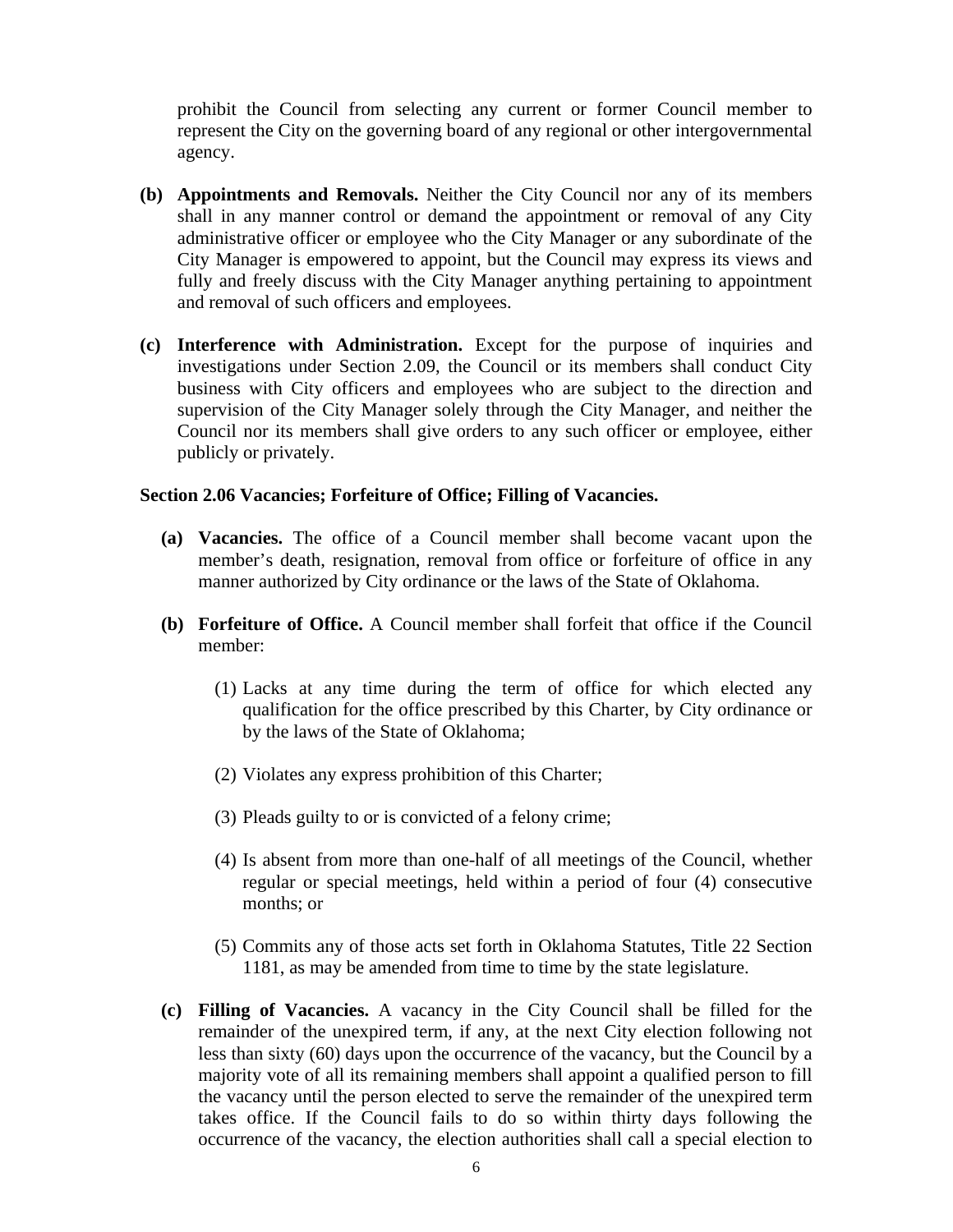fill the vacancy, to be held not sooner than ninety (90) days and not later than one hundred and twenty (120) days following the occurrence of the vacancy , and to be otherwise governed by law. Notwithstanding the requirement in Section 2.11, if at any time the membership of the Council is reduced to less than five (5), the remaining members may by majority action appoint additional members to raise the membership to eight (8).

### **Section 2.07 Judge of Qualifications.**

The City Council shall be the judge of the election and qualifications of its members and of the grounds for forfeiture of their office to the extent not superseded by the laws of the State of Oklahoma. In order to exercise these powers, the Council shall have power to subpoena witnesses, administer oaths and require the production of evidence. A member charged with conduct constituting grounds for forfeiture of office shall be entitled to a public hearing on demand, and notice of such hearing shall be published in one or more newspapers of general circulation in the City at least one week in advance of the hearing. Decisions made by the Council under this section shall be subject to judicial review.

## **Section 2.08 City Clerk, Director of Finance and Chief of Police**

- (A)The City Manager shall appoint a City Clerk, subject to the approval of the City Council. The City Clerk shall give notice of Council meetings to its members and the public, keep the journal of its proceedings and perform such other duties as are assigned by this Charter, the City Manager or the City Council.
- (B) There shall be a department of finance, the head of which shall be the director of finance. The City Council shall appoint the director of finance for an indefinite term. Subject to and in accordance with this Charter and such ordinances as the Council may enact, the director of finance, or personnel under the director's supervision and control, shall collect or receive revenue and other money for the City; shall be responsible for its custody, safekeeping, deposit, investment, and disbursement; and shall maintain a general accounting system for the city government. References in this Charter or in an ordinance shall be deemed to mean the director of finance unless the council by ordinance creates a separate office of city treasurer within the department of finance.
- (C) The City Manager shall appoint a Chief of Police, subject to the approval of the City Council. The Chief of Police shall perform such duties as are assigned by this Charter, the City Manager or the City Council.

### **Section 2.09 Investigations.**

The City Council may make investigations into the affairs of the City and the conduct of any City department, office or agency and for this purpose may subpoena witnesses, administer oaths, take testimony and require the production of evidence. Failure or refusal to obey a lawful order issued in the exercise of these powers by the Council shall be a misdemeanor punishable by a fine or imprisonment or both.

### **Section 2.10 Independent Audit.**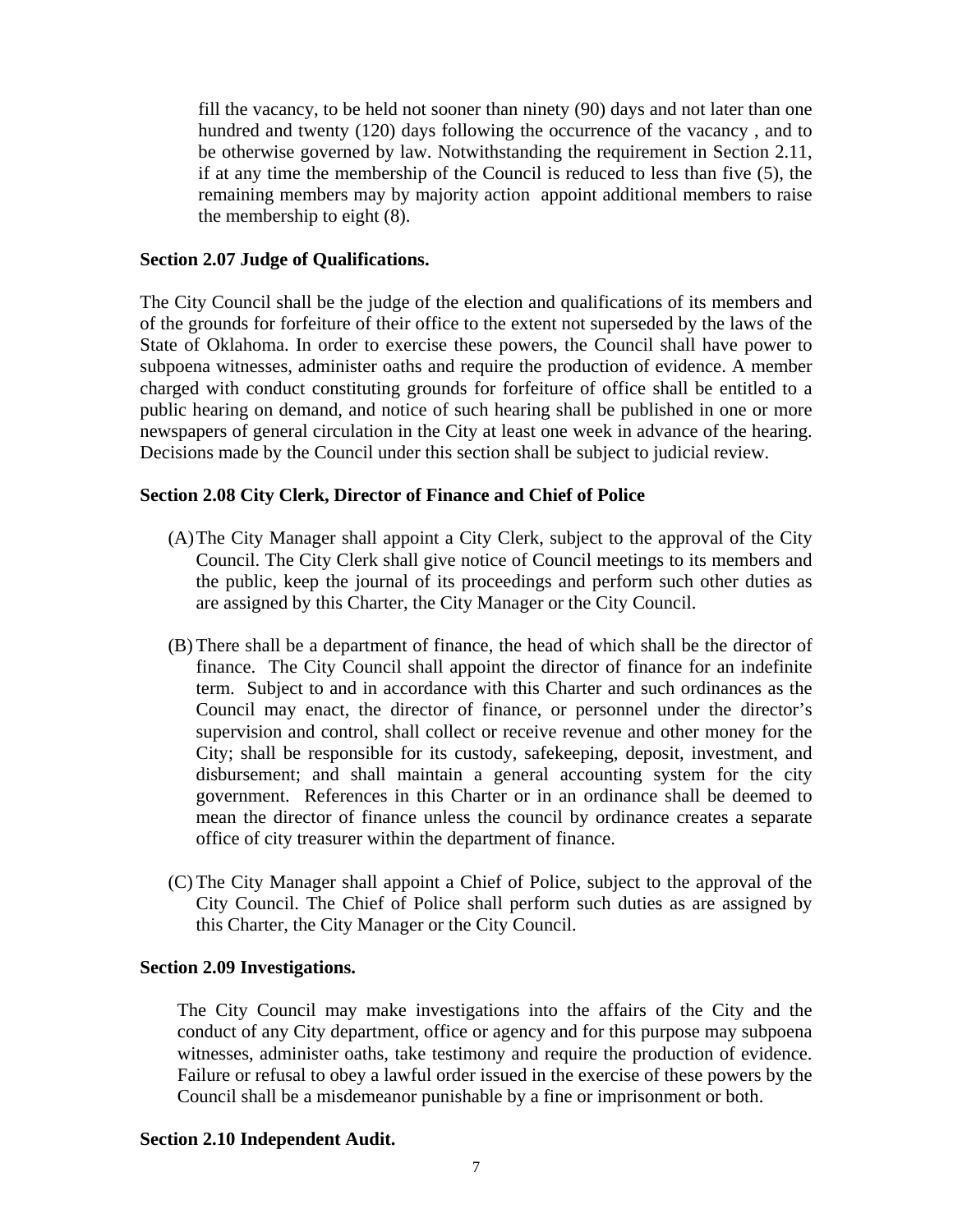The City Council shall provide for an independent annual audit of all City accounts and may provide for more frequent audits as it deems necessary. Such audits shall be made by a certified public accountant, independent licensed public accountant or firm of such accountants who have no personal interest, direct or indirect, in the fiscal affairs of the City government or any of its officers. The Council may, without requiring competitive bids, designate such accountant or firm annually. The designation for any particular fiscal year shall be made no later than thirty (30) days after the beginning of such fiscal year. If the state makes such an audit, the Council may accept it as satisfying the requirements of this section.

## **Section 2.11 Procedure.**

- **(a) Meetings.** The City Council shall meet regularly at least once every month at such times and places as the Council may prescribe by rule. Special meetings may be held on the call of the Mayor or of three (3) or more members. All meetings of the City Council shall be subject to the Oklahoma Open Meeting Act.
- **(b) Rules and Journal.** The City Council shall determine its own rules and order of business and shall provide for keeping a journal of its proceedings. This journal shall be a public record.
- **(c) Voting.** Voting, except on the procedural motions, shall be by roll call and the ayes and nays shall be recorded in the journal. A majority of the members of the Council shall constitute a quorum, but a smaller number may adjourn from time to time and may compel the attendance of absent members in the manner and subject to the penalties prescribed by the rules of the Council. No action of the Council, except as otherwise provided in the preceding sentence and in Section 2.06, shall be valid or binding unless adopted by the affirmative vote of at least a majority of the members present at such meeting.

## **Section 2.12 Action Requiring an Ordinance.**

In addition to other acts required by law or by specific provision of this Charter to be done by ordinance, those acts of the City Council shall be by ordinance which:

- (1) Adopt or amend an administrative code or establish, alter, or abolish any City department, office or agency;
- (2) Provide for a fine or other penalty or establish a rule or regulation for violation of which a fine or other penalty is imposed;
- (3) Grant, renew or extend a franchise;
- (4) Regulate the rate charged for its services by a public utility;
- (5) Authorize the borrowing of money;
- (6) Convey or lease or authorize the conveyance or lease of any lands of the City;
- (7) Regulate land use and development; and
- (8) Amend or repeal any ordinance previously adopted.

Acts other than those referred to in the preceding sentence may be done either by ordinance or by resolution.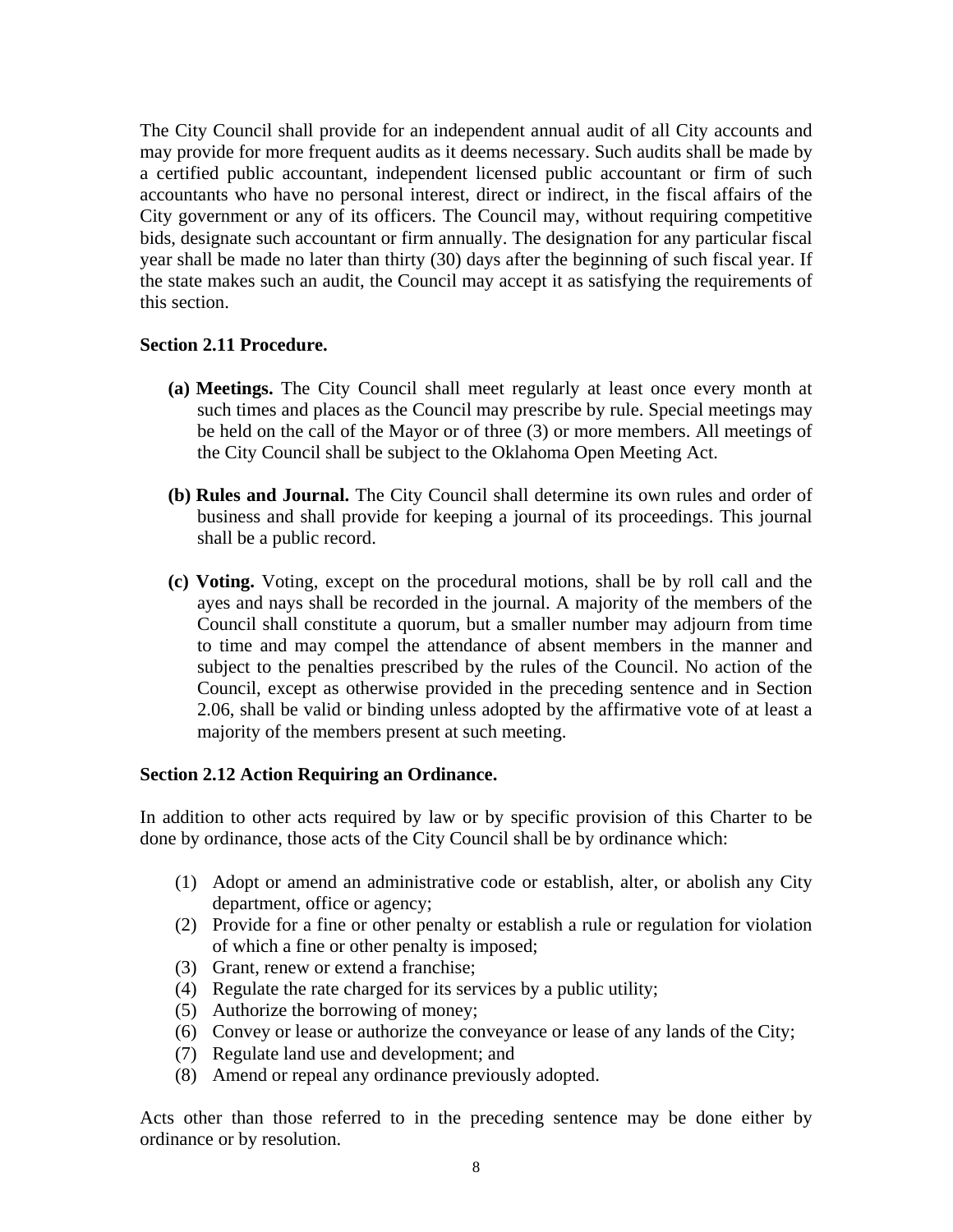## **Section 2.13 Ordinances in General.**

- **(a) Form.** Every proposed ordinance shall be introduced in writing and in the form required for final adoption. No ordinance shall contain more than one subject which shall be clearly expressed in its title. The enacting clause shall be "The City of Claremore hereby ordains."
- **(b) Procedure.** All proposed ordinances shall appear on the published agenda for regular or special meetings of the City Council. The City Clerk, at the time an agenda is distributed, shall distribute exact copies of any proposed ordinance to all members of the City Council, including the Mayor, and to the City Manager. All proposed ordinances shall be considered at a public meeting of the City Council. A vote of a majority of all of the members of the City Council shall be required for the final adoption of the ordinance.
- **(c) Effective Date.** Except as otherwise provided in this Charter, every adopted ordinance shall become effective at the expiration of thirty (30) days after adoption or at any later date specified therein.
- **(d) "Publish" Defined.** As used in this section, the term "publish' means to print in one or more newspapers of general circulation in the City: (1) The ordinance or brief summary thereof, and (2) the places where copies of it have been filed and the times when they are available for public inspection and purchase at a reasonable price.

# **Section 2.14 Emergency Ordinances.**

An emergency measure necessary for the immediate preservation of peace, health, or safety shall go into effect upon its final passage unless it specifies a later date. An emergency measure must state in a separate section the reason or reasons it is necessary that the measure become effective immediately. The question of the emergency must be voted upon separately and approved by the affirmative vote of at least three-fourths (3/4) of all members of the City Council.

## **Section 2.15 Codes of Technical Regulations.**

The City Council may adopt any standard code of technical regulations by reference thereto in an adopting ordinance. The procedure and requirements governing such an adopting ordinance shall be as prescribed for ordinances generally except that:

- (1) The requirements of section 2.13 for distribution and filing copies of the ordinance shall be construed to include copies of the code of technical regulations as well as of the adopting ordinance, and
- (2) A copy of each adopted code of technical regulations as well as of the adopting ordinance shall be authenticated and recorded by the City Clerk pursuant to section  $2.16(a)$ .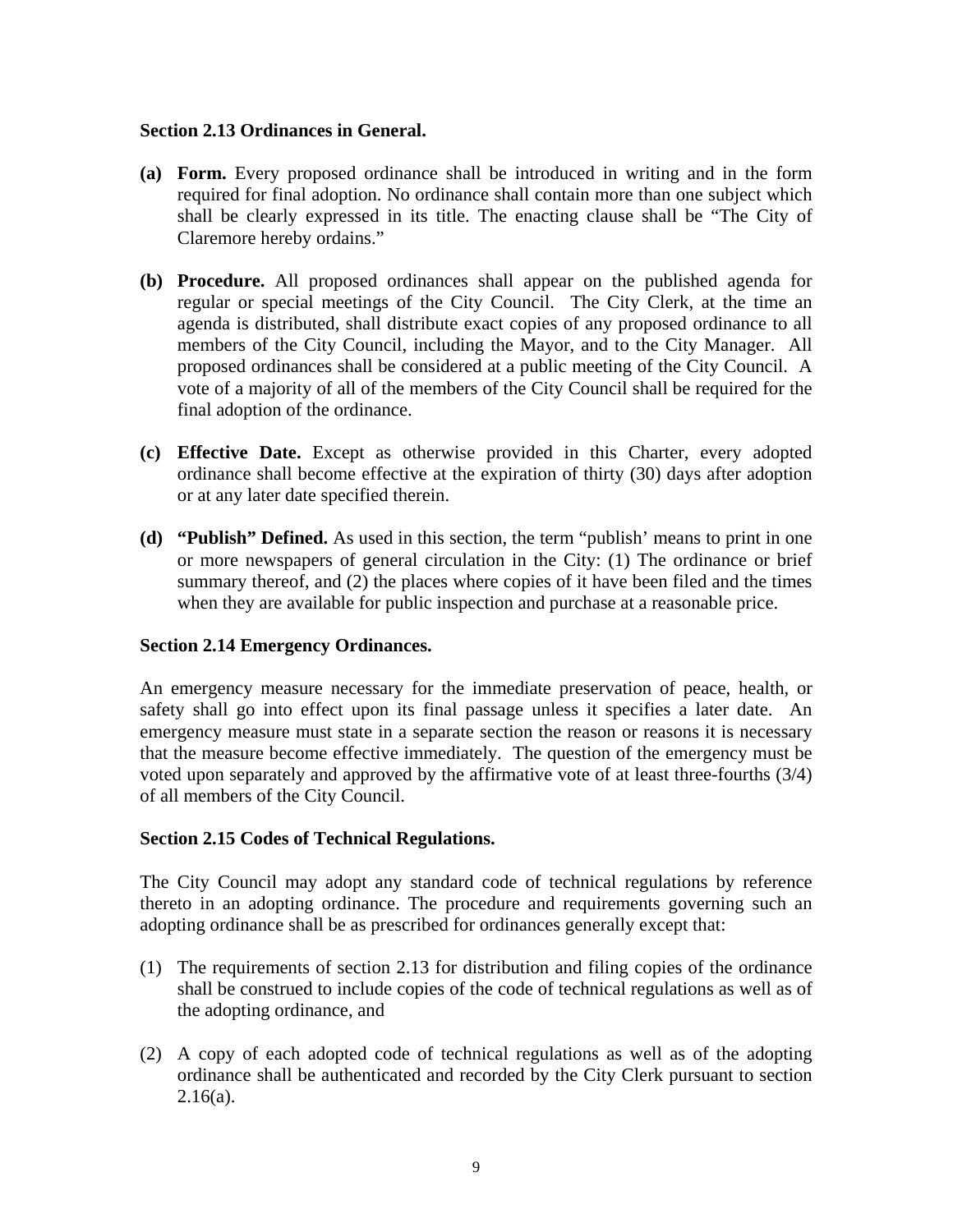Copies of an adopted code of technical regulations shall be made available by the City Clerk for distribution or for purchase at a reasonable price.

## **Section 2.16 Authentication and Recording; Codification; Printing.**

- **(a) Authentication and Recording.** The City Clerk shall authenticate by signing and shall record in full in a properly indexed book kept for the purpose of all ordinances and resolutions adopted by the City Council.
- **(b) Codification.** Within three years after adoption of this Charter and at least every seven (7) years thereafter, the City Council shall provide for the preparation of a general codification of all City ordinances and resolutions having the force and effect of law. The general codification shall be adopted by the Council by ordinance and shall be published promptly in bound or loose-leaf form, together with this Charter and any amendments thereto, pertinent provisions of the constitution and other laws of the State of Oklahoma, and such codes of technical regulations and other rules and regulations as the Council may specify. This compilation shall be known and cited officially as the Claremore City Code. Copies of the code shall be furnished to City officers, placed in libraries and public offices for free public reference and made available for purchase by the public at a reasonable price fixed by the Council. City penal ordinances shall be published by supplement publications every two years, or as otherwise required by the laws of the State of Oklahoma.
- **(c) Printing of Ordinances and Resolutions.** The City Council shall cause each ordinance and resolution having the force and effect of law and each amendment to this Charter to be printed promptly following its adoption, and the printed ordinances, resolutions and Charter amendments shall be distributed or sold to the public at reasonable prices as fixed by the Council. Following publication of the first Claremore City Code and at all times thereafter, the ordinances, resolutions and Charter amendments shall be printed in substantially the same style as the code currently in effect and shall be suitable in form for integration therein. The Council shall make such further arrangements as it deems desirable with respect to reproduction and distribution of any current changes in or additions to the provisions of the constitution and other laws of the State of Oklahoma, or the codes of technical regulations and other rules and regulations included in the code.

## **Article III CITY MANAGER**

## **Section 3.01 Appointment; Qualifications; Compensation.**

The City Council by a majority vote of its total membership, not including vacant positions, shall appoint a City Manager for an indefinite term and fix the Manager's compensation. The City Manager shall be appointed solely on the basis of executive and administrative qualifications. The Manager need not be a resident of the City or state at the time of appointment but shall become a resident of the City or the area within the fence line of the City, within a reasonable time after the commencement of his or her employment as the City Manager. The City Manager is required to have a bachelor's degree in public administration or related field and at least three years of progressively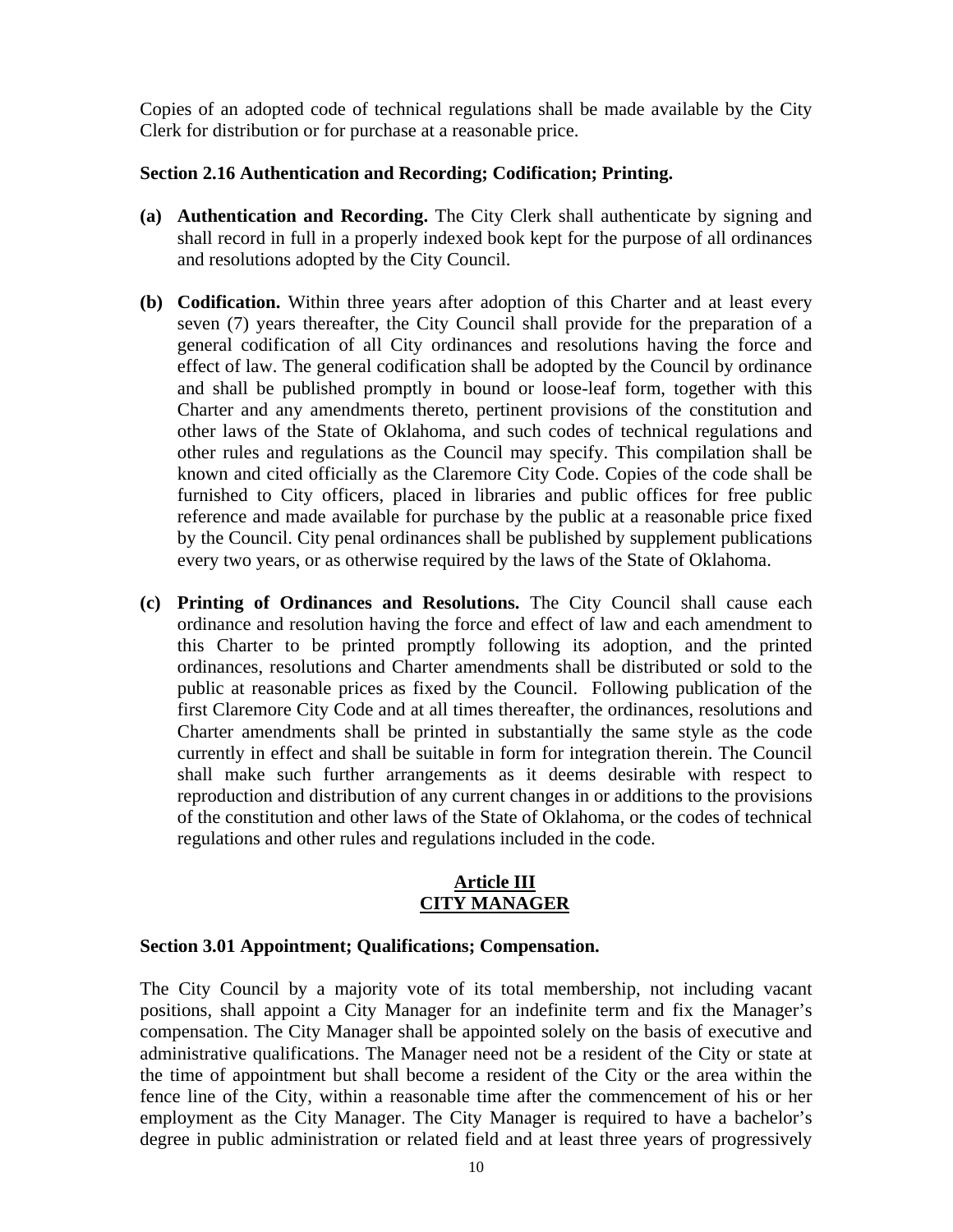responsible senior management experience. A master's degree in public administration or related field and at least five years of progressively responsible senior management experience within a complex municipal government setting is preferred. A combination of related experience and formal education will also be considered on a year-for-year basis.

## **Section 3.02 Removal.**

The City Manager may be suspended at any time by a resolution approved by the majority of the total membership of the City Council, not including vacant positions, which shall set forth the reasons for suspension and proposed removal. A copy of such resolution shall be served immediately upon the City Manager. The City Manager shall have fifteen days in which to reply thereto in writing, and upon request, shall be afforded a hearing before the City Council, which shall occur not earlier than ten days nor later than fifteen days after such hearing is requested. After the hearing, if one be requested, and after full consideration, the City Council by a majority vote of its total membership, not including vacant positions, may adopt a final resolution of removal. The City Manager shall continue to receive full salary until the effective date of the final resolution of removal. The position of City Manager shall be excluded from the general provisions of Section 4.02, Personnel System, as set forth in this Charter.

## **Section 3.03 Acting City Manager.**

By letter filed with the City Clerk, the City Manager shall designate a City Officer or employee to exercise the powers and perform the duties of City Manager during the Manager's temporary absence or disability. The City Council may revoke such designation at any time and appoint another officer of the City to serve until the City Manager returns. If the Council suspends the City Manager, or if there is a vacancy in the office of the City Manager, the Council may appoint an acting City Manager to serve until the City Manager returns, until his disability or suspension ceases, or until it appoints another City Manager, as the case may be. The Council may suspend or remove an acting City Manager at any time by a majority vote of its total membership, not including vacant positions.

## **Section 3.04 Powers and Duties of City Manager.**

- (A)The City Manager shall be the chief administrative officer of the City, responsible to the Council for the administration of all City affairs placed in the City Manager's charge by or under this Charter.
- (B) The City Manager shall:
- (1) Appoint and, when necessary for the good of the service, suspend, demote or remove any or all heads of administrative departments and other administrative officers and employees of the City, except as otherwise provided by this Charter. The City Manager or the Council by ordinance may authorize the head of a department, an officer or the head of an agency to appoint suspend, demote or remove subordinates in such department, office or agency, subject to such merit system regulation as the Council may ordain.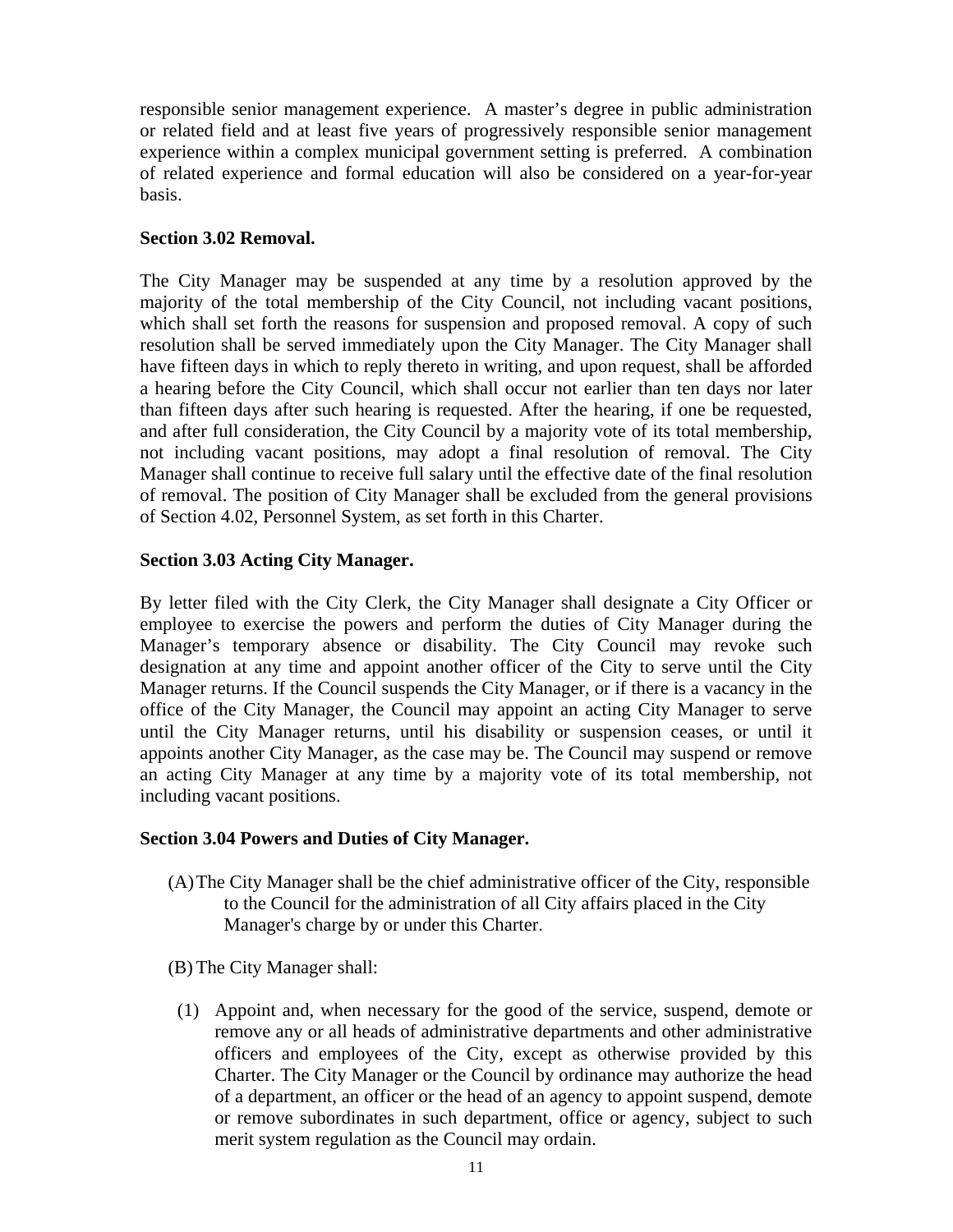- (2) Supervise and control, directly or indirectly, all administrative officers, agencies and employees;
- (3) Prepare a budget annually and submit it to the Council; be responsible for the administration of the budget after it goes into effect, and recommend to the Council any changes in the budget which he deems desirable;
- (4) Submit to the Council a report at the end of each fiscal year on the finances and administrative activities of the City for the preceding year.
- (5) Keep the Council advised of the financial condition and future needs of the City, and make such recommendations as may seem to him desirable.
- (6) Make such other reports as the City Council may require concerning the operations of City departments, offices and agencies subject to the City Manager's direction and supervision, and long-range planning (5-10 years) for all services and programs provided by the City;
- (7) Attend all City Council meetings. The City Manager shall have the right to take part in all discussion, but shall not vote;
- (8) Perform such other duties as this Charter may prescribe and such duties as the City Council may prescribe, consistent with this Charter.

## **Article IV DEPARTMENTS, OFFICES AND AGENCIES**

### **Section 4.01 General Provisions**

- **(a) Creation of Departments.** The City Council may establish City departments, offices or agencies in addition to those created by this Charter and may prescribe the functions of all departments, offices and agencies, except that no function assigned by this Charter to a particular department, office or agency may be discontinued or, unless this Charter specifically so provides, assigned to any other.
- **(b) Direction by City Manager.** All departments, offices and agencies under the direction and supervision of the City Manager shall be administered by an officer appointed by and subject to the direction and supervision of the Manager. With the consent of the Council, the City Manager may serve as the head of one or more such departments, offices or agencies, or may appoint one person as the head of two or more of them.

### **Section 4.02 Personnel System.**

- **(a) Merit Principle.** Appointments and promotions in the service of the City shall be made solely on the basis of merit and fitness; and removals, demotions, suspensions, and layoffs shall be made solely for the good of the service.
- **(b) Merit System.** Consistent with all applicable federal and state laws, the City Council shall within twelve (12) months after the effective date of this Charter provide by ordinance for the establishment, regulation and maintenance of a merit system governing personnel policies necessary to effective administration of the employees of the City's departments, offices and agencies, including but not limited to classification and pay plans, examinations, force reduction, removals, working conditions, provisional and exempt appointments, in-service training, grievances and relationships with employee organizations.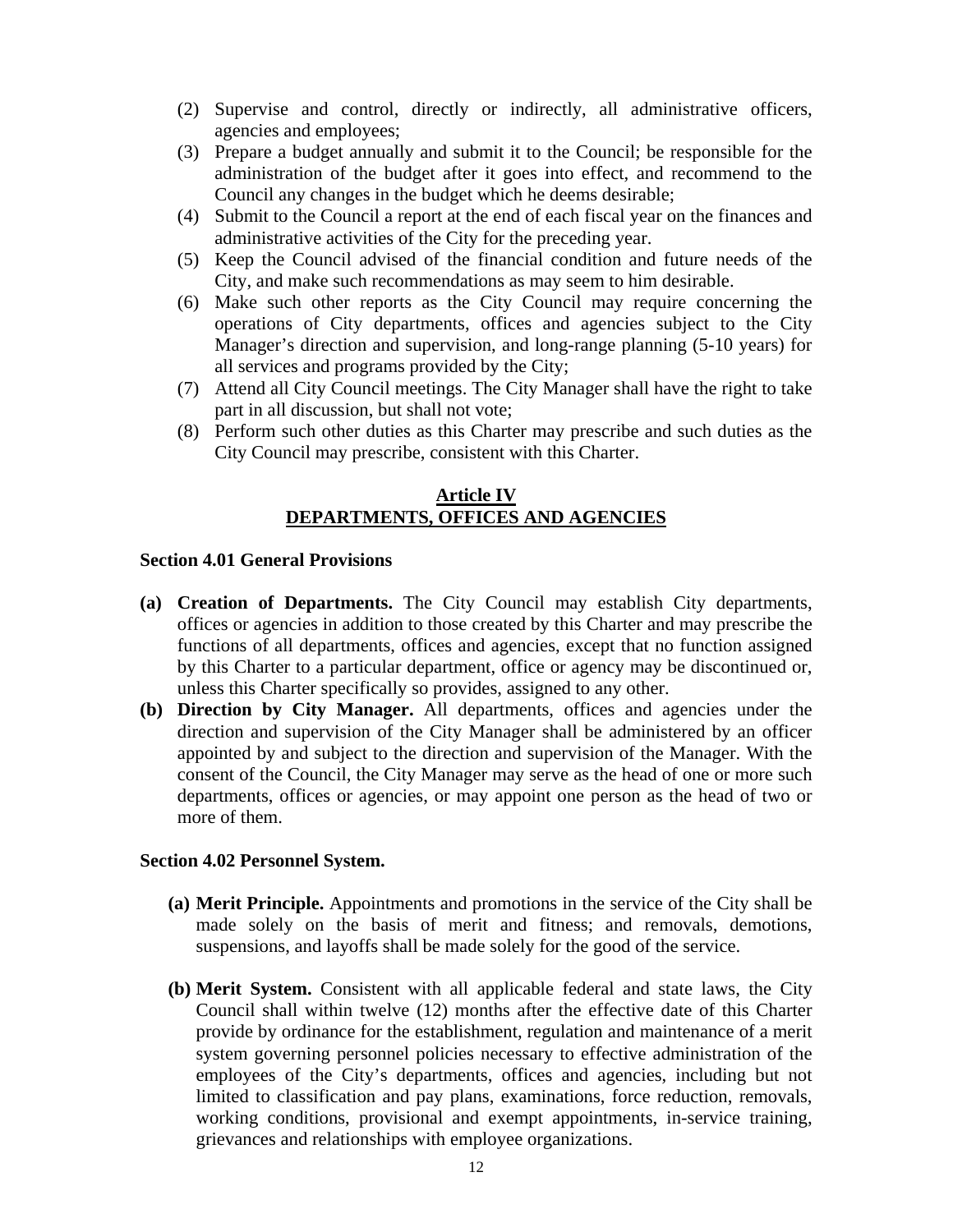## **Section 4.03 Nepotism.**

Neither the City Manager, the Council, any department head, nor any other authority of the City government may appoint, elect or employ any person related to any Council member, the City Manager, or to himself, or in the case of a plural authority, to one of its members, by blood or marriage, within the third degree, including step-relationships or in-law relationships within the third degree, to any office or position of profit in the City government; but this shall not prohibit any person employed by the City at the effective date of this Charter from continuing their employment and being promoted therein.

## **Section 4.04 Legal Officer.**

There shall be a legal officer for the City appointed by the City Council. The legal officer shall be an attorney licensed to practice law in the State of Oklahoma, and shall serve as chief legal adviser to the Council, the City Manager and all City departments, offices and agencies, shall represent the City in all legal proceedings and shall perform any other duties prescribed by state law, by this Charter or by ordinance; provided, however, that in all proceedings under Section 3.02 of this Charter, the legal officer shall represent only the City Council and not the City Manager, nor shall the legal officer represent any City employee charged with or under investigation for a crime. The legal officer shall be appointed and/or removed only by a majority vote of all members of the City Council, not including vacant positions.

## **Section 4.05 Planning.**

The City Council may adopt regulations to be specified by ordinance with respect to land use, development and environmental protection consistent will all applicable federal and state laws.

### **Article v FINANCIAL PROCEDURES**

## **Section 5.01 Fiscal Year.**

The fiscal year for the City shall begin on the first day of July, and end on the last day of June.

### **Section 5.02 Submission of Budget and Budget Message.**

The City budget shall be prepared in accordance with section 17-201 through section 17- 216 of the current Municipal Budget Act as reflected in Title 62 of the Oklahoma State Statutes. The Municipal Budget Act shall be available for review at the City Clerk's office.

### **Section 5.03 Lapse of Appropriations.**

Every appropriation, except an appropriation for a capital expenditure, shall lapse at the close of the fiscal year to the extent that it has not been expended or encumbered. An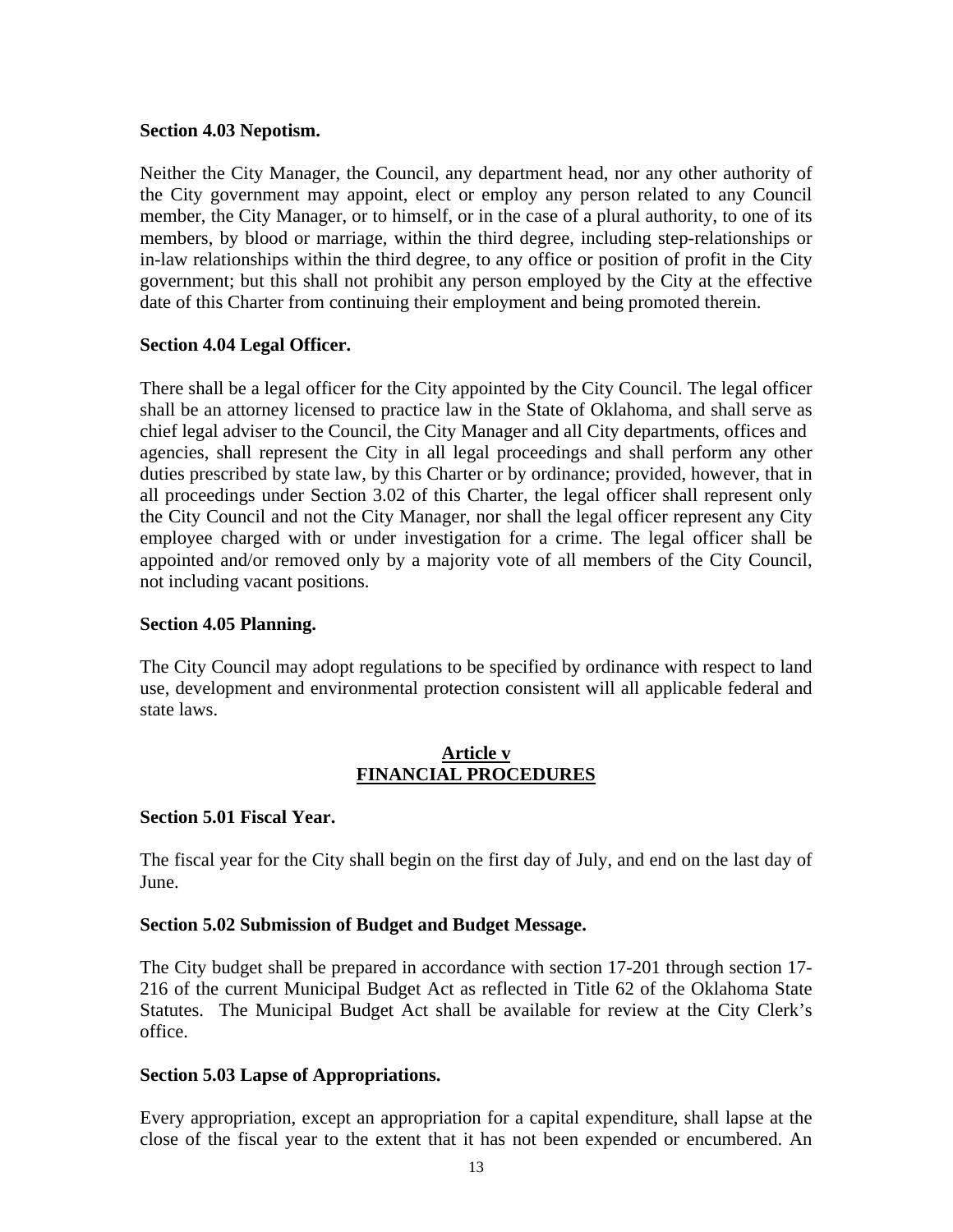appropriation for a capital expenditure shall continue in force until expended, revised or repealed; the purpose of any such appropriation shall be deemed abandoned if three years pass without any disbursement from or encumbrance of the appropriation.

## **Section 5.04 Administration of the Budget.**

The City Manager, subject to any regulations which the Council may prescribe, shall contract for the purchase, or issue purchase authorizations for, all supplies, materials and equipment for the offices, departments and agencies of the City government. Every such contract or purchase exceeding an amount to be established by ordinance, shall require the prior approval of the Council. The City Manager may also transfer to or between offices, departments and agencies, or sell surplus or obsolete supplies, materials and equipment, subject to such regulations as the Council may prescribe.

Before the purchase of, or contract for, any supplies, materials or equipment, or the sale of any surplus or obsolete supplies, materials or equipment, ample opportunity for competitive bidding, under such regulations, and with such exceptions, as the council may prescribe, shall be given; but the Council shall not except a particular contract, purchase or sale from the requirement of competitive bidding.

The Council by ordinance may transfer some or all of the power granted to the City Manager by this section, relating to purchases and sales, to an officer appointed by and subordinate to the City Manager.

# **Section 5.05 Overspending of Appropriations.**

No payment shall be made or obligation incurred against any allotment or appropriation except in accordance with appropriations duly made and unless the City Manager or his designee first certifies that there is sufficient unencumbered balance in such allotment or appropriation and that sufficient funds therefrom are or will be available to cover the claim or meet the obligation when it becomes due and payable. Any authorization of payment or incurring of obligation in violation of the provisions of this Charter shall be void and any payment so made illegal. A violation of this provision shall be cause for removal of any officer who knowingly authorized or made such payment or incurred such obligation. Such officer may also be liable to the City for any amount so paid. Except where prohibited by law, however, nothing in this Charter shall be construed to prevent the making or authorizing of payments or making of contracts for capital improvements to be financed wholly or partly by the issuance of bonds or to prevent the making of any contract or lease providing for payments beyond the end of the fiscal year, but only if such action is made or approved by ordinance.

# **Section 5.06 Capital Program.**

- **(a) Submission to City Council.** The City Manager shall prepare and submit to the City Council a five (5) year capital program no later than the final date for submission of the budget.
- **(b) Contents.** The capital program shall include:
	- **(1)** A clear general summary of its contents.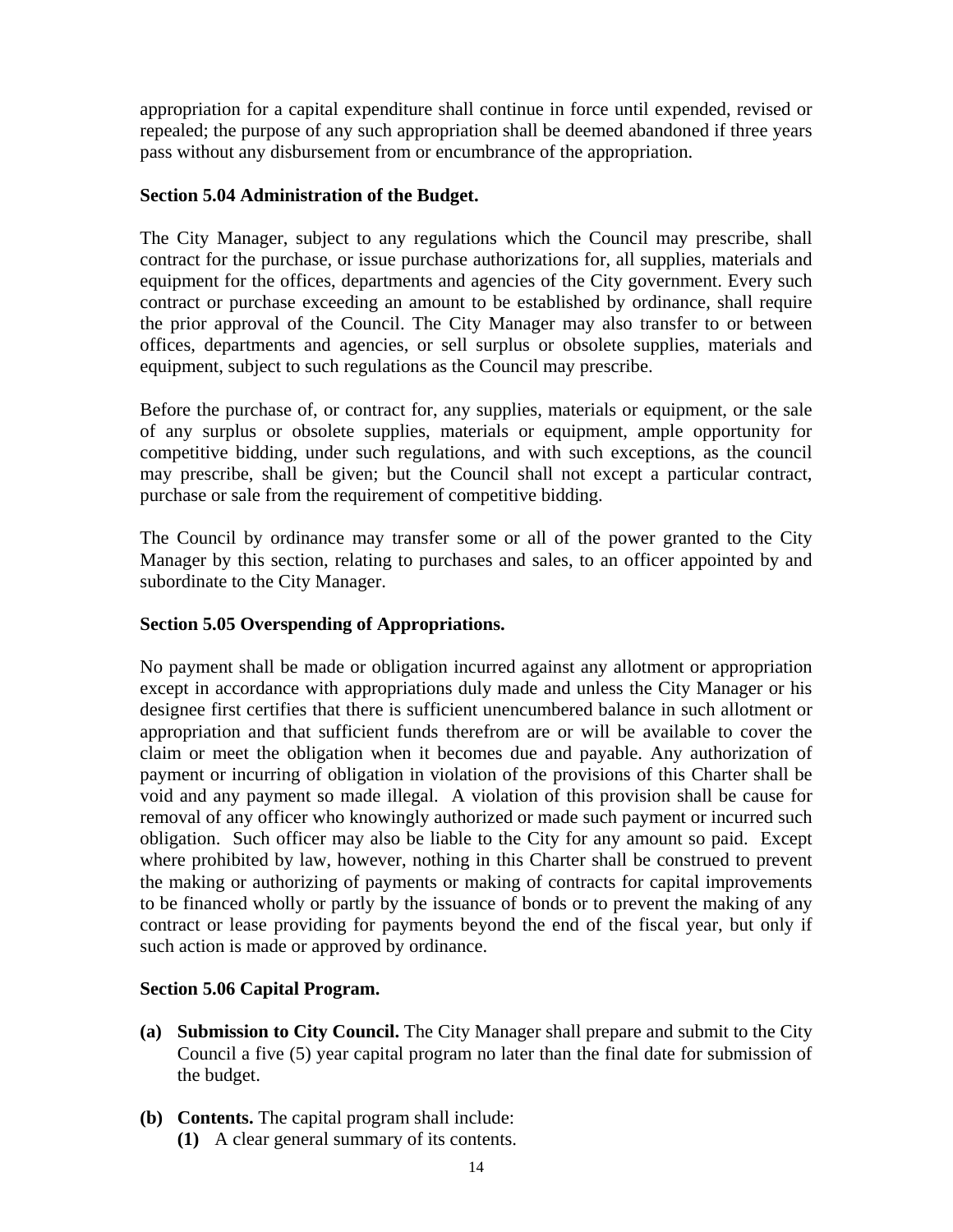- **(2)** A list of all capital improvements and other capital expenditures which need to be undertaken during the five (5) fiscal years next ensuing, with appropriate supporting information as to the necessity for each, regardless of whether funding is available for any such capital expenditure or improvement;
- **(3)** Cost estimates and recommended time schedules for each improvement or other capital expenditure;
- **(4)** Method of financing upon which each capital expenditure is to be reliant; and
- **(5)** The estimated annual cost of operating and maintaining the facilities to be constructed or acquired.

The above shall be revised and extended each year with regard to capital improvements still pending or in process of construction or acquisition.

## **Section 5.07 City Council Action on Capital Program.**

- **(a) Notice and Hearing.** The City Council shall publish in one or more newspapers of general circulation in the City the general summary of the capital program and a notice stating:
	- **(1)** The times and places where copies of the capital program are available for inspection by the public; and
	- **(2)** The time and place, not less than two weeks after such publication, for a public hearing on the capital program.
- **(b) Adoption.** The City Council by resolution shall adopt the capital program with or without amendment after the public hearing and on or before the  $15<sup>th</sup>$  day of the twelfth month of the current fiscal year. If the City Council fails to adopt the capital program by such date, the capital program proposed by the City Manager shall go into effect.

## **Section 5.08 Sale of Utilities and Property Valued at More than \$25,000.00.**

The sale of utilities and any other property, real, personal or mixed, or of any interest therein, the value or which is more than Twenty-Five Thousand Dollars (\$25,000.00), or such amount as the City Council may from time to time establish by ordinance, shall be made only by authority of a special non-emergency ordinance. Such ordinance shall be published in full in a newspaper of general circulation in the City within ten (10) days after its passage, and shall include a section reading substantially as follows: "Section--. This ordinance shall be referred to a vote of the electors of the City if a proper referendum petition is properly filed within thirty days; otherwise it shall go into effect thirty days after it passage."

## **Section 5.09 Public Improvements.**

Public improvements may be made by the City government itself or by contract. The council shall award all contracts for such improvements; provided that the Council may authorize the City Manager to award such contracts not exceeding an amount to be determined by the Council and subject to such regulations as the Council may prescribe. Every contract for public improvements, the cost of which exceeds the amount set by the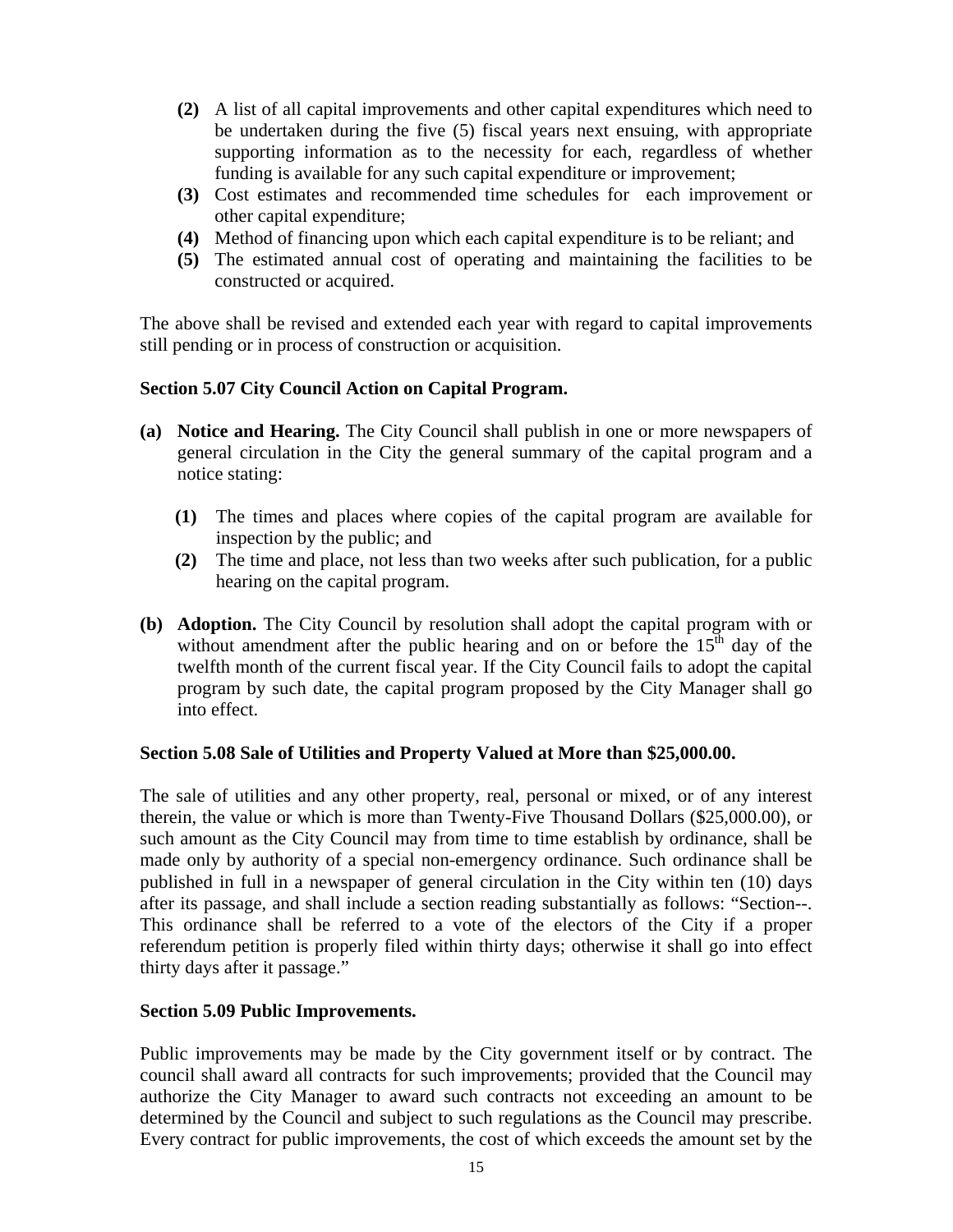Public Competitive Bidding Act of 1974, Section 101, et seq. of Title 61 of the Oklahoma Statutes, as amended from time to time, shall be let and awarded to the lowest responsible bidder, after solicitation for sealed bids, in accordance with that Act. No work shall be commenced until a written contract is executed and all required bonds and insurance have been provided by the contractor to the City.

## **Section 5.10 Public Records.**

Copies of the budget, capital program and appropriation and revenue ordinances shall be public records and shall be made available to the public at suitable places in the City.

## **Article VI ELECTIONS**

## **Section 6.01 City Elections.**

- **(a) City Elections.** The City elections shall be held in the manner established by state law.
- **(b) Registered Voter Defined.** All citizens legally registered under the constitution and laws of the State of Oklahoma to vote in the city shall be registered voters of the City within the meaning of this Charter.
- **(c) Conduct of Elections.** The provisions of the general election laws of the State of Oklahoma shall apply to the elections held under this Charter. All elections provided for by the Charter shall be conducted by the election authorities established by law. Candidates shall run for office without party designation. For the conduct of City elections, for the prevention of fraud in such elections and for the recount of ballots in cases of doubt or fraud, the City Council shall adopt ordinances consistent with law and this Charter. Such ordinances and regulations pertaining to elections shall be publicized in the manner of City ordinances generally.

## **Section 6.02 Wards: number, equal, etc.**

- **(a)** There shall be four (4) wards, which shall be numbered from one to four.
- **(b)** The wards shall be formed of compact, contiguous territory, and shall be substantially equal in population.
- **(c)** At intervals of not more than five years, or as otherwise required by law, the Council shall review the wards and their boundaries, and if necessary, shall revise them or cause them to be revised to achieve and maintain such substantial equality in population among the wards.

## **Section 6.03 General Election: time, who elected.**

An election shall be held in the City on the first Tuesday in April of odd numbered years to elect the Council members to succeed those whose terms are expiring in the respective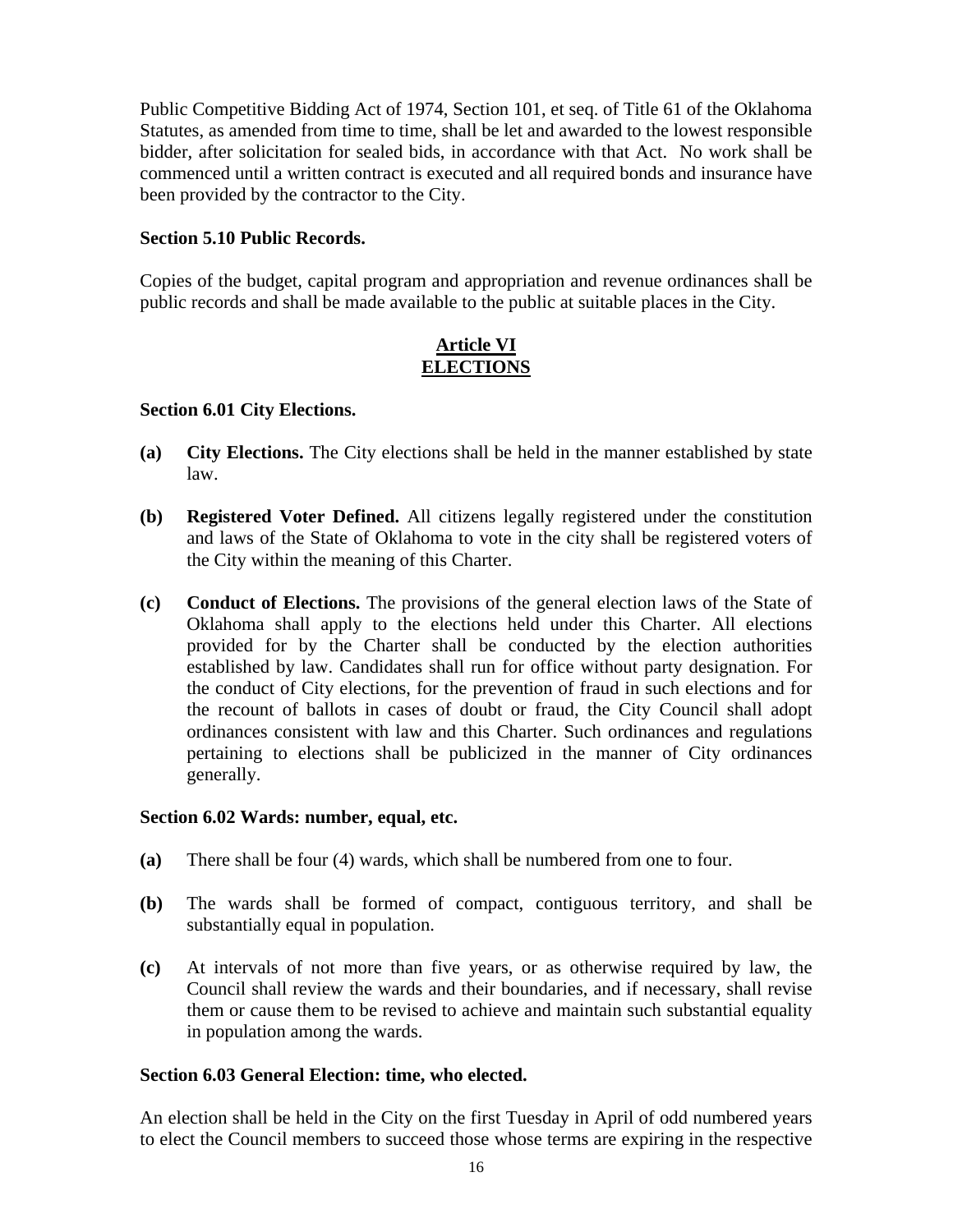year. Every qualified elector of the City may vote for one of the candidates for an office to be filled, but may not vote for any other person. The candidate for each office receiving the greater number of votes shall be elected. In case of failure to elect because of a tie, the election shall be determined from among those tying, fairly by lot, by the county election board in a public meeting.

## **Section 6.04 Registered Qualified Electors.**

The term qualified elector as used in this Charter means a person who has the qualifications prescribed for electors by the state constitution and law, and who is registered as required by law.

## **Section 6.05 Elections: when not held.**

If there are no candidates and no questions to be voted upon at a general election, the election shall not be held.

## **Section 6.06 Political Activity of Officers and Employees.**

The political activities of officers and employees of the City shall be governed according to the applicable laws of the State of Oklahoma.

## **Section 6.07 State Constitution and Law to Govern.**

The provisions of the State of Oklahoma Constitution and laws applicable to City elections shall govern such elections in this City insofar as they are applicable and are not superceded by this Charter or by ordinance.

## **Section 6.08 Initiative and Referendum.**

The powers of initiative and referendum are hereby reserved to the electors of the City. The laws and Constitution of the State of Oklahoma, as they currently exist or may hereafter be amended or superceded, shall govern the exercise of the powers of initiative and referendum under this Charter.

## **Section 6.09 Recall of Elected Officials.**

**(a) Recall Authorized.** The incumbent of any elective City office, including a person appointed to fill a vacancy in any such elective office, may be recalled from office by the electors qualified to vote for the election of a successor to the incumbent, in the manner provided in this article.

# **(b) Recall Petition.**

(1) To initiate recall proceedings, a written statement proposing the recall of the incumbent of an elective office shall be signed by one hundred (100) or more registered qualified electors of the City; and shall be filed with the City Clerk after the incumbent has held the office at least four (4) months. The statements shall also contain the reason or reasons for which the recall is sought, in not more than two hundred (200) words. Within five (5) days, the City Clerk shall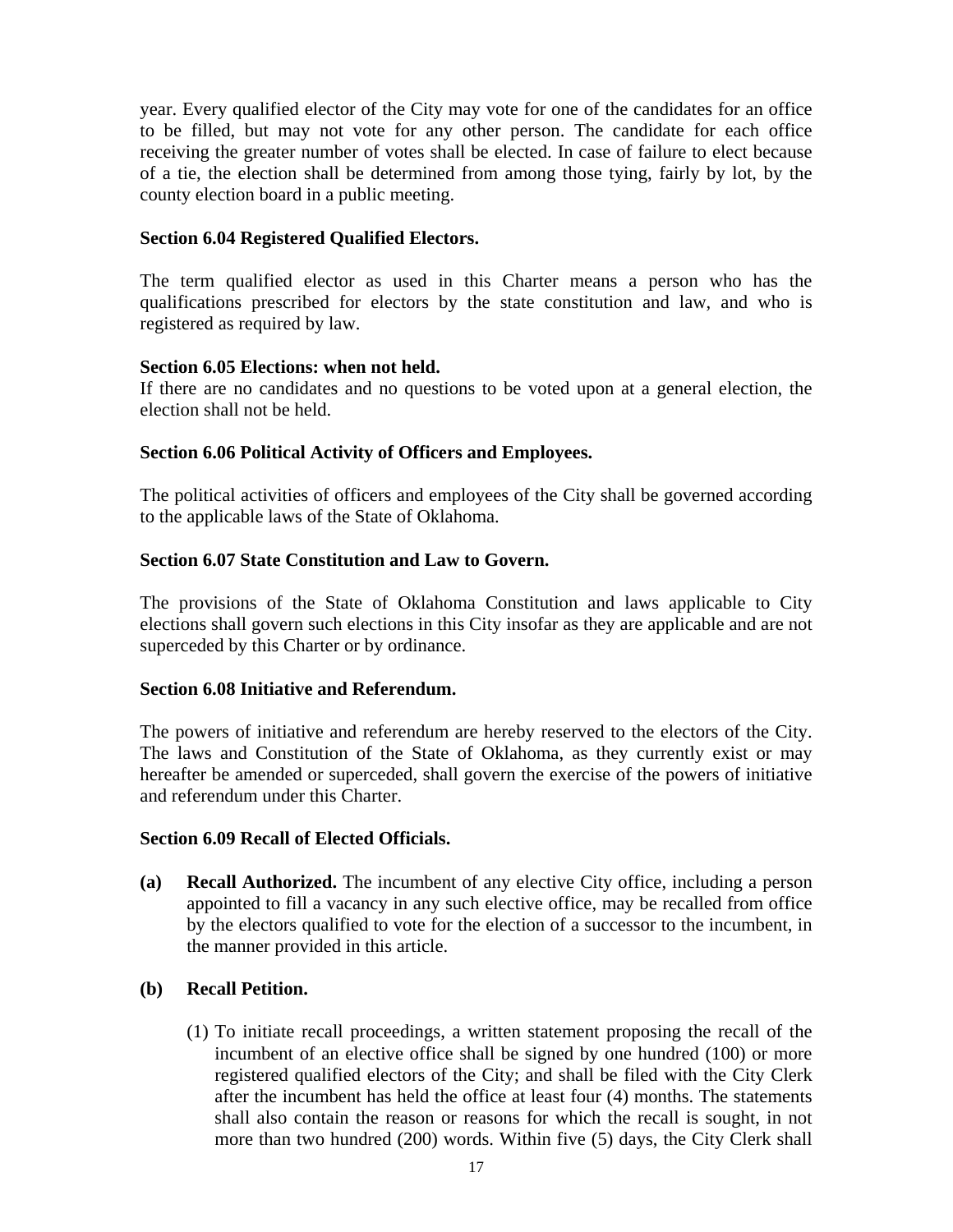mail a photo static or other copy of such statement by registered, certified or similar special mail to the officer at his or her residential address. Within ten (10) days after the statement is mailed to the officer, the officer may make and file with the City Clerk a written statement in duplicate justifying his or her conduct in office, in not more than two hundred (200) words; and the City Clerk on request shall deliver one (1) copy to one (1) of the persons filing the statements proposing the recall.

- (2) The Petition for recall shall include a demand that a successor to the incumbent sought to be recalled be elected, and shall also include before the space where the signatures are to be written the statement giving the reason or reasons for a recall under the heading "STATEMENT FOR RECALL", and if the officer has filed a statement as authorized, the statement justifying his or her conduct in office under the heading "STATEMENT AGAINST RECALL". The two (2) statements shall be in letters of the same size. A copy of the petition shall be filed with the City Clerk within one (1) month after recall proceedings are initiated by the filing of the first statement, and before the petition is circulated.
- (3) A number of registered qualified electors of the City equal to at least twentyfive percent (25%) of the total number of registered voters of the city who voted at the last statewide general election must sign the petition. Each signer shall write after his or her name and his or her address within the City, giving the street or avenue and number, if any. Not more than one hundred (100) signatures may appear on a single copy of the petition. Petitions may be circulated only by registered qualified electors of the City; and the person who circulates each copy of the petition shall sign an affidavit on the copy stating that each signer signed the petition in his or her presence, that each signature on the petition is genuine, and that he believes each signer to be a registered qualified elector(s) of the City.
- (4) The circulated petition shall be filed with the City Clerk not later than one (1) month after the filing of a copy as provided above. Within one (1) month after date of filing of the circulated petition, the City Clerk shall examine it and ascertain whether it has been prepared and circulated as required, and whether the required number of registered qualified electors of the City have signed it. He shall then attach his or her certificate to the petition. If his or her certificate states that the petition has not been prepared and circulated as required and/or lacks a sufficient number of signatures, the petition shall have no effect. But, if the City Clerk's certificate states that the petition has been prepared and circulated as required and has a sufficient number of signatures, he or she shall submit the petition and certificate to the Council at its next meeting.

### **(c) Recall Election: Council to Order.**

(1) The Council, by resolution or ordinance passed within ten (10) days after receiving the petition and certificate of the City Clerk, shall order and fix the date for a recall election, which shall be held not less than sixty (60) days, nor more than seventy (70) days, after the passage of the resolution or ordinance and the submission of the resolution or ordinance to the secretary of the county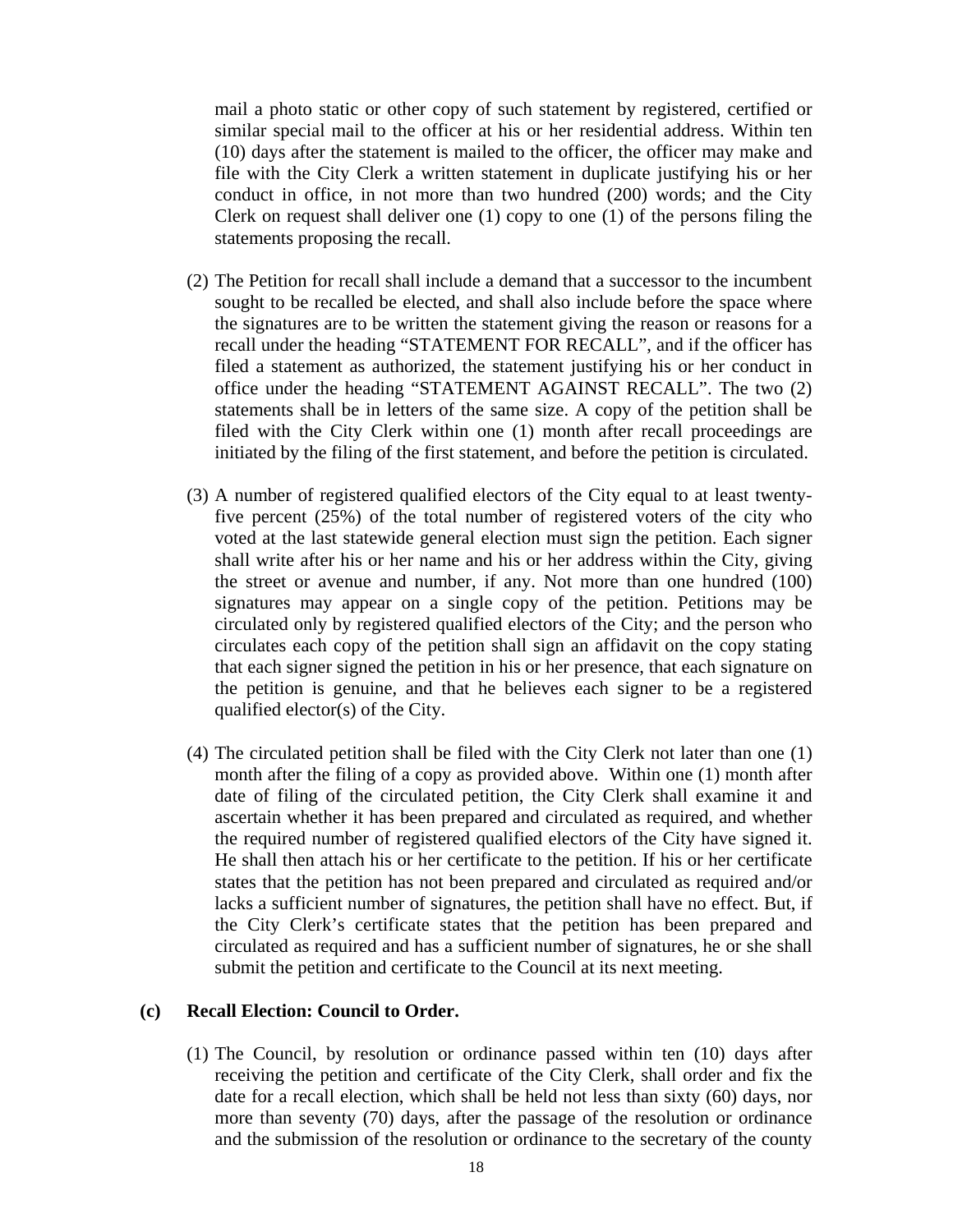election board. The City Clerk shall cause the resolution or ordinance ordering the election to be published in full in a newspaper of general circulation within the City within ten (10) days after its passage; and such publication shall be sufficient notice of the election.

(2) The qualified electors of the City may vote in a recall election on the election of successors to more than one (1) officer on the same day.

## **(d) Recall Election: How Held.**

- (1) The recall election shall be an election to fill the office held by the person sought to be recalled. There shall be no primary. Any qualified person, including the incumbent, may file as a candidate for the office. The candidate receiving the greatest number of votes in the recall election shall be elected. If a candidate other than the incumbent is elected, the Incumbent shall be recalled from the office effective as of the time when the result of the election is certified. The successful candidate must qualify within one (1) month thereafter; and if he fails to do so, the office shall be vacant, and the vacancy shall be filled as other vacancies in the offices of Mayor and Council members are filled. A candidate thus elected and qualifying shall serve for the unexpired term. If the incumbent is a candidate and receives the greatest number of votes, he shall continue in office without interruption; and recall proceedings may not again be initiated against him within one (1) year after the election.
- (2) The provisions of this Charter relating to City elections shall also govern recall elections insofar as they are applicable and are not superceded by the provisions of this article.

## **Article IV GENERAL PROVISIONS**

## **Section 7.01 Conflicts of Interest; Board of Ethics**

- **(a) Conflicts of Interest.** The use of public office for private gain is prohibited. The City Council shall implement this prohibition by ordinance within twelve (12) months after the effective date of this Charter. Regulations to this end shall include but not be limited to: acting in an official capacity on matters in which the official has a private financial interest clearly separate from that of the general public; the acceptance of gifts and other things of value; acting in a private capacity on matters dealt with as a public official, the use of confidential information; and appearances by City officials before other City agencies on behalf of private interests of other persons or entities.
- **(b) Board of Ethics.** The City Council may, by ordinance, establish an independent board of ethics to administer and enforce the conflict of interest and financial disclosure ordinances.

## **Section 7.02 Prohibitions**.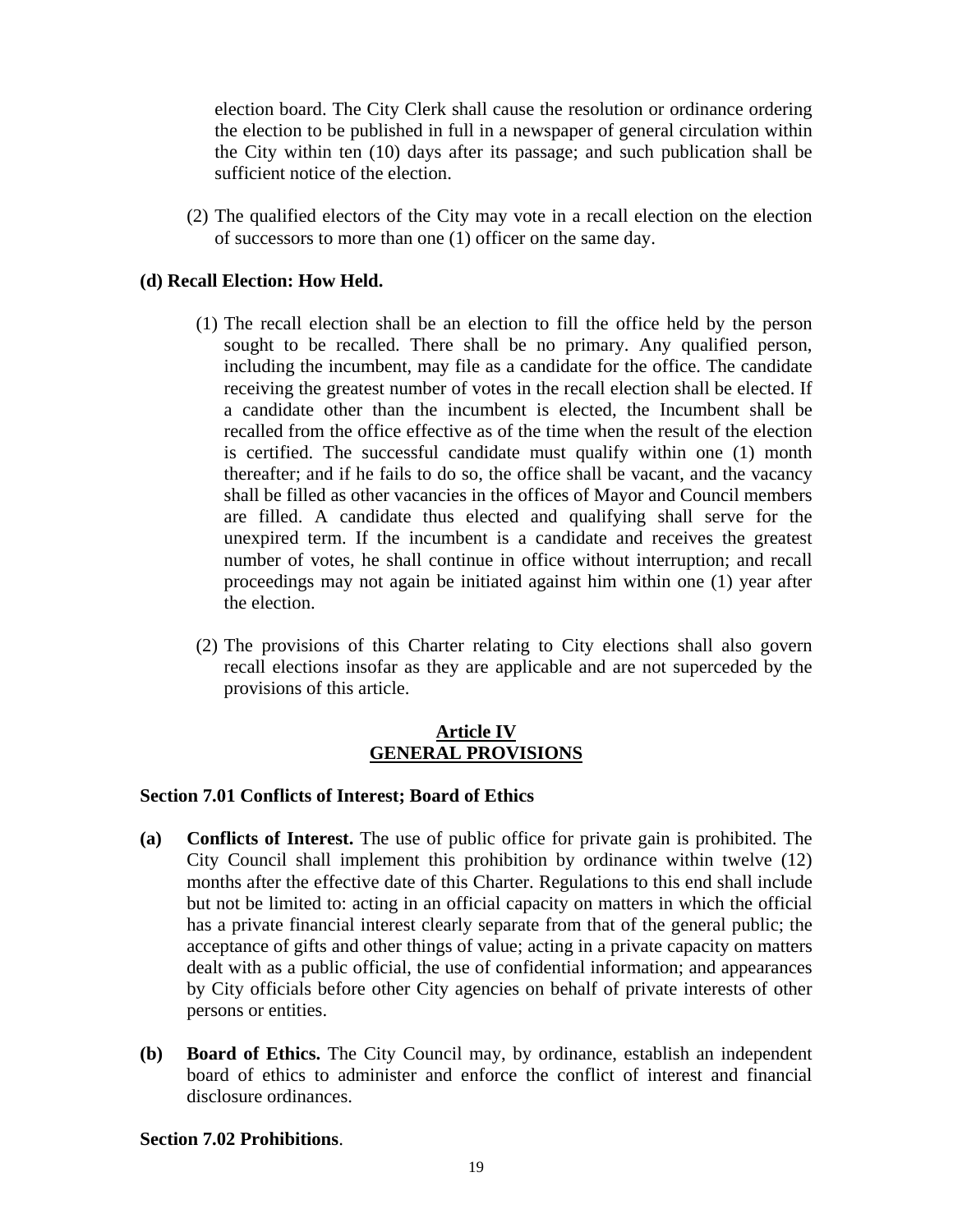## **(a) Activities Prohibited.**

- (1) No person shall be appointed to or removed from, or in any way favored or discriminated against with respect to any City position or appointive City administrative office because of race, gender, age, handicap, religion, country of origin, or political affiliation.
- (2) No person shall willfully make any false statement, certificate, mark, rating or report in regard to any test, certification or appointment under the provisions of this Charter or the rules and regulations made thereunder, or in any manner commit or attempt to commit any fraud preventing the impartial execution of such provisions, rules and regulations.
- (3) No person who seeks appointment or promotion with respect to any City position or appointive City administrative office shall directly or indirectly give, render, or pay any money, service or other valuable thing to any person for or in connection with his or her test, appointment, proposed appointment, promotion or proposed promotion.

**(b) Penalties.** The City Council shall establish by ordinance such penalties as it may deem appropriate for the violation of this section.

## **Section 7.03 Municipal Court.**

In the event that the Municipal Court now exercising jurisdiction for the punishment of offenders against ordinances of the City of Claremore shall at any time be abolished by law or declared not to possess jurisdiction to try and determine such offenses or shall be held unconstitutional, the City Council shall forthwith by proper ordinances, establish a Municipal Court in the City of Claremore and the City Council shall appoint a Municipal Judge to preside over the same. The methods of procedure and practice before said Court shall be fixed by ordinances of the City of Claremore and appeals therefrom shall be in the manner and form provided by law. The Municipal Judge shall be an attorney licensed to practice law in the State of Oklahoma, and shall be appointed and/or removed only by a majority vote of all the members of the City Council, not including any vacant positions.

## **Section 7.04 Qualifications of Officers and Employees.**

The City Manager shall establish job qualifications for the heads of the various City departments, and such qualifications shall be submitted to the City Council for approval. Any amendment to such qualifications shall also be submitted in like manner.

## **Article VIII CHARTER AMENDMENT**

## **Section 8.01 Proposal of Amendment.**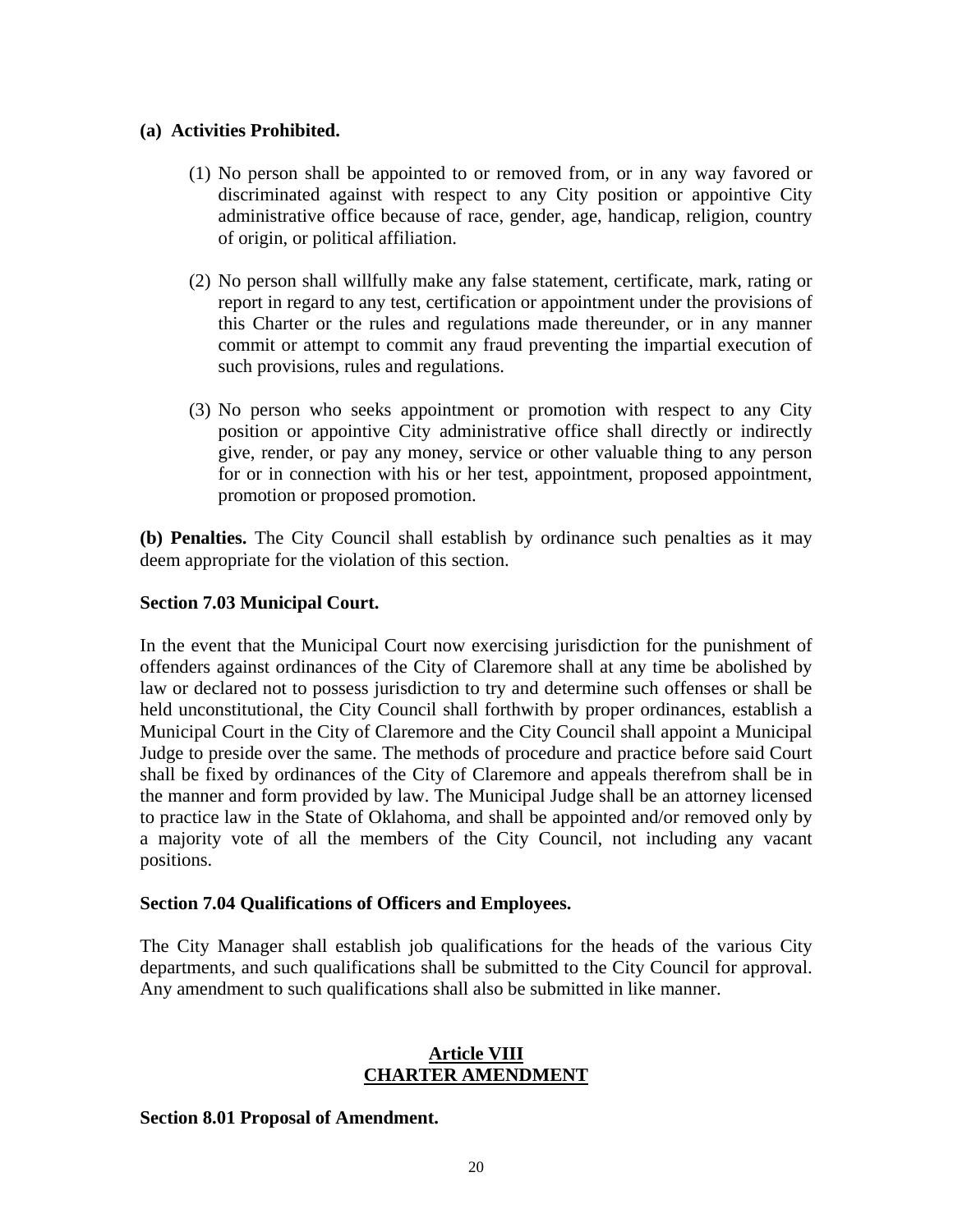Amendments to this Charter may be framed and proposed in the manner provided by laws and Constitution of the State of Oklahoma.

## **Section 8.02 Election.**

The election authorities shall submit the proposed amendment to the voters of the City at an election, which shall be announced by a notice containing the complete text of the proposed Charter amendment and published in one or more newspapers of general circulation in the City as provided by the laws of the State of Oklahoma. The election on the proposed Charter amendment shall be conducted according to the laws and Constitution of the State of Oklahoma.

## **Section 8.03 Adoption and Amendment.**

If a majority of the registered voters of the City voting upon a proposed Charter amendment vote in favor of it, the amendment shall become effective at the time fixed in the amendment, or if no time is therein fixed, thirty (30) days after its adoption by the voters, and upon its approval by the Governor of the State of Oklahoma, or as otherwise provided by the laws and Constitution of the State of Oklahoma.

# **Section 8.04 Periodic Review of City Charter**

The City Council, or a committee appointed by the City Council, shall review this City Charter at least every five (5) years. The purpose of the review shall be to determine if any amendments or revisions to the City Charter should be proposed and submitted to the voters of the City at an election.

## **Article IX TRANSITION/SEPERABILITY PROVISION**

## **Section 9.01 State and Municipal Laws.**

- **(a) In General.** All City ordinances, resolutions, orders and regulations which are in force when this Charter becomes fully effective are repealed to the extent that they are inconsistent or interfere with the effective operation of this Charter or of ordinances or resolutions adopted pursuant thereto. To the extent that the constitution and laws of the State of Oklahoma permit, all laws relating to or affecting this City or its agencies, officers or employees which are in force when this Charter becomes fully effective are superceded to the extent that they are inconsistent or interfere with the effective operation of this Charter or of ordinances or resolutions adopted pursuant thereto.
- **(b) Ordinances Continue.** All ordinances, resolutions, orders and regulations which are in force when this Charter becomes fully effective, insofar as they are not inconsistent with this Charter, shall continue in effect until they are repealed or until they expire by their own limitations.

# **Section 9.02 Separability.**